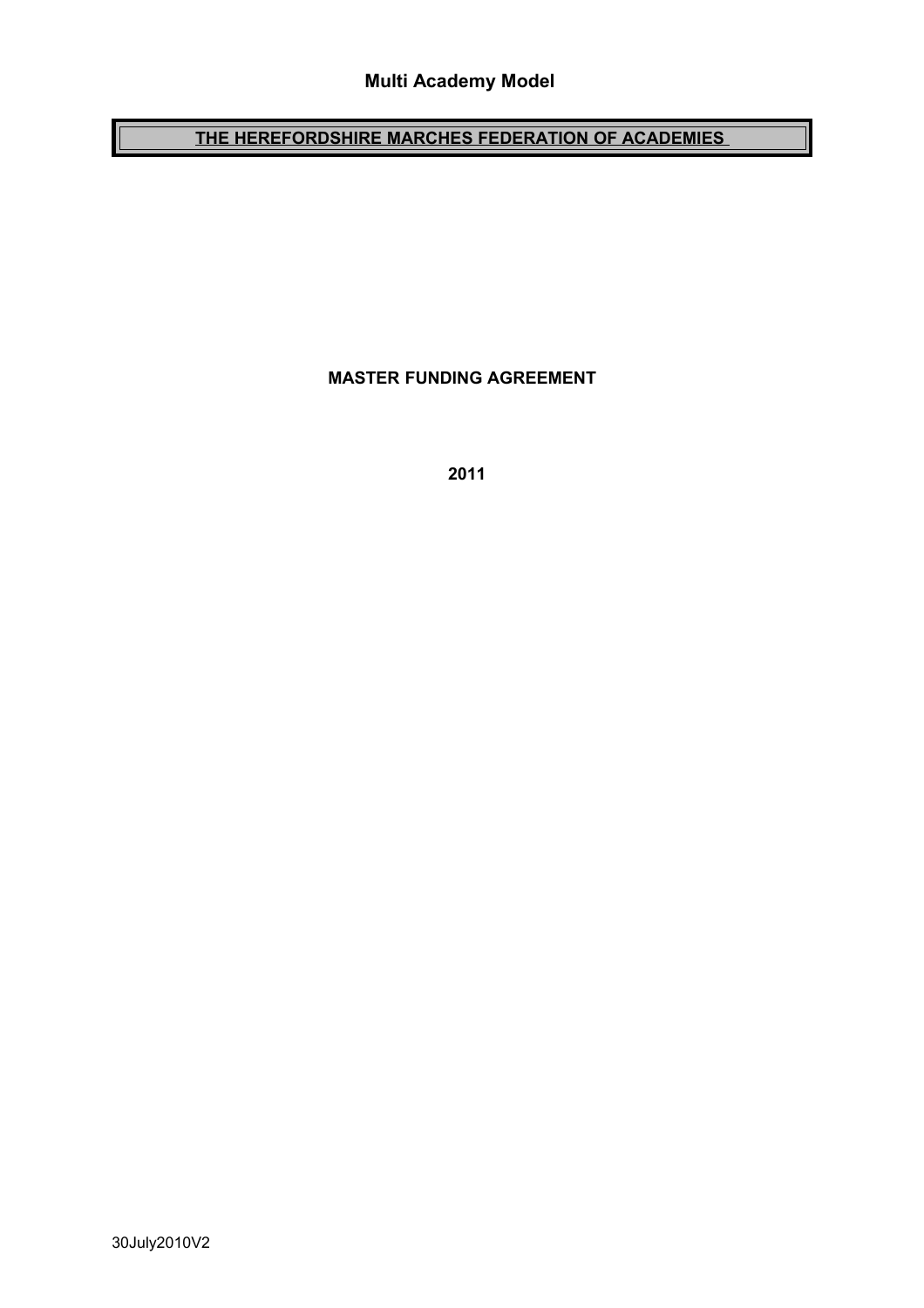# **Multi Academy Model**

## **THE HEREFORDSHIRE MARCHES FEDERATION OF ACADEMIES**

#### **MASTER FUNDING AGREEMENT**

#### **CONTENTS:**

| <b>SECTION</b>                                     |                                                                                  | <b>CLAUSE NO</b> |  |  |
|----------------------------------------------------|----------------------------------------------------------------------------------|------------------|--|--|
|                                                    | <b>INTRODUCTION</b>                                                              | $1 - 10$         |  |  |
| <b>LEGAL AGREEMENT</b>                             |                                                                                  | 11               |  |  |
| <b>CHARACTERISTICS OF AN ACADEMY</b>               |                                                                                  | 12               |  |  |
| <b>CONDITIONS OF GRANT</b>                         |                                                                                  |                  |  |  |
|                                                    | General                                                                          | 13               |  |  |
|                                                    | Governance                                                                       | $14 - 15$        |  |  |
|                                                    | Conduct                                                                          | 16               |  |  |
|                                                    | <b>Criminal Records Bureau Checks</b>                                            | 17               |  |  |
|                                                    | Pupils                                                                           | 18               |  |  |
|                                                    | Designated Teacher for Children in Care                                          | <b>18A</b>       |  |  |
|                                                    | Teachers and other staff                                                         | 19-22            |  |  |
|                                                    | Curriculum, curriculum development and delivery<br>and RE and collective worship | 23-29            |  |  |
|                                                    | Assessment                                                                       | 30               |  |  |
|                                                    | <b>Exclusions Agreement</b>                                                      | 31               |  |  |
|                                                    | School meals                                                                     | 32-33            |  |  |
|                                                    | Charging                                                                         | 34               |  |  |
| <b>GRANTS TO BE PAID BY THE SECRETARY OF STATE</b> |                                                                                  |                  |  |  |
|                                                    | General                                                                          | 35-36            |  |  |
|                                                    | <b>Capital Grant</b>                                                             | 37-40            |  |  |
|                                                    | Arrangements for Payment of Capital Grant                                        | 41               |  |  |
|                                                    | <b>Implementation Grant</b>                                                      | 42-47            |  |  |
|                                                    | <b>General Annual Grant</b>                                                      | 48-60            |  |  |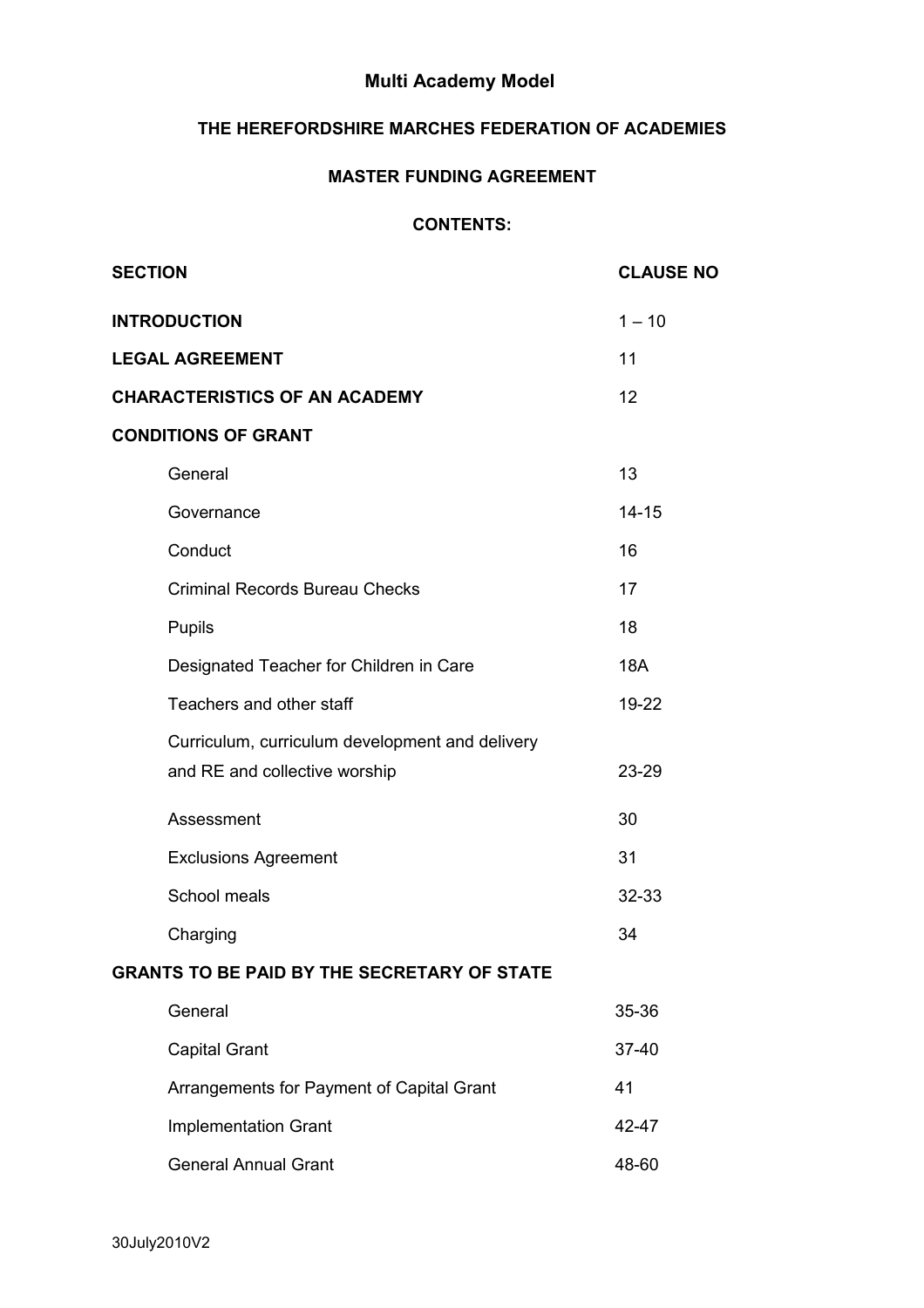| <b>Earmarked Annual Grant</b>                |  | 61-62   |  |  |
|----------------------------------------------|--|---------|--|--|
| Arrangements for payment of GAG and EAG      |  | 63-67   |  |  |
| Other relevant funding                       |  | 68-71   |  |  |
| <b>FINANCIAL AND ACCOUNTING REQUIREMENTS</b> |  |         |  |  |
| General                                      |  | 72-86   |  |  |
| <b>Borrowing Powers</b>                      |  | 87-88   |  |  |
| <b>Disposal of Assets</b>                    |  | 89-95   |  |  |
| <b>TERMINATION</b>                           |  |         |  |  |
| General                                      |  | 96-99   |  |  |
| <b>Effect of Termination</b>                 |  | 100     |  |  |
| <b>GENERAL</b>                               |  |         |  |  |
| Information                                  |  | 101-102 |  |  |
| Access by Secretary of State's Officers      |  | 103-105 |  |  |
| <b>Notices</b>                               |  | 106-107 |  |  |
| Appointment of Additional and Further        |  |         |  |  |
| Directors by the Secretary of State          |  | 108     |  |  |
| General                                      |  | 109     |  |  |
|                                              |  |         |  |  |

## **SCHEDULE 1**

Model Supplemental Agreement

## **ANNEXES TO THE MASTER FUNDING AGREEMENT**

| Memorandum and Articles of the Company                                               | Annex A |
|--------------------------------------------------------------------------------------|---------|
| Arrangements for pupils with SEN and disabilities at each<br>Academy                 | Annex B |
| Serious incidents of misbehaviour leading to fixed period<br>or permanent exclusion. |         |
|                                                                                      | Annex C |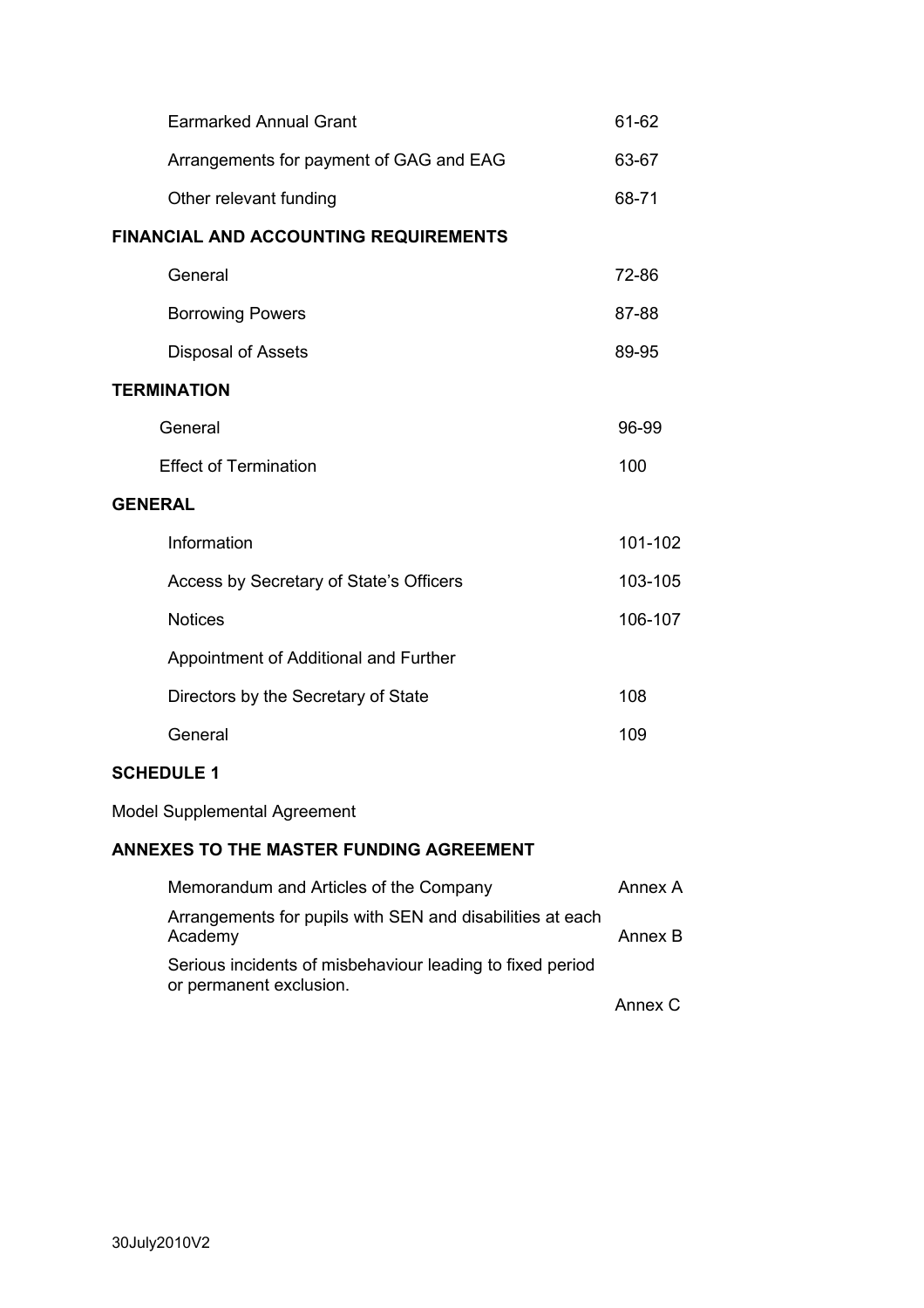#### **INTRODUCTION**

- 1) This Agreement is made under Section 1 of the Academies Act 2010, between the Secretary of State for Education ("the Secretary of State") and The Herefordshire Marches Federation of Academies (the "Company").
- 2) The Company is a company incorporated in England and Wales, limited by guarantee with registered Company number 07578861.
- 3) The Company intends to establish and maintain, and to carry on or provide for the carrying on of a number of Academies in accordance with this Agreement and the Supplemental Agreements.
- 4) This Agreement and the Supplemental Agreements will apply in respect of an Academy from such time as a Supplemental Agreement relating to that Academy shall have been entered into between the Secretary of State and the Company.
- 5) The following expressions used in this Agreement have the respective meanings assigned to them by the numbered clauses of this Agreement referred to immediately after the reference to the expressions
	- a) "Academies Financial Handbook" clause 73;
	- b) "Academy Financial Year" clause 67;
	- c) "Accounting Officer" clause 72;
	- d) "Annual Letter of Funding" clause 66;
	- e) "GAG" clause 36;
	- f) "Capital Expenditure" clause 37;
	- g) "Capital Grant" clause 37;
	- h) "EAG" clause 36;
	- i) "Local Governing Body" clause 15;
	- j) "Recurrent Expenditure" clause 36;
	- k) "Start-up Period" clause 56;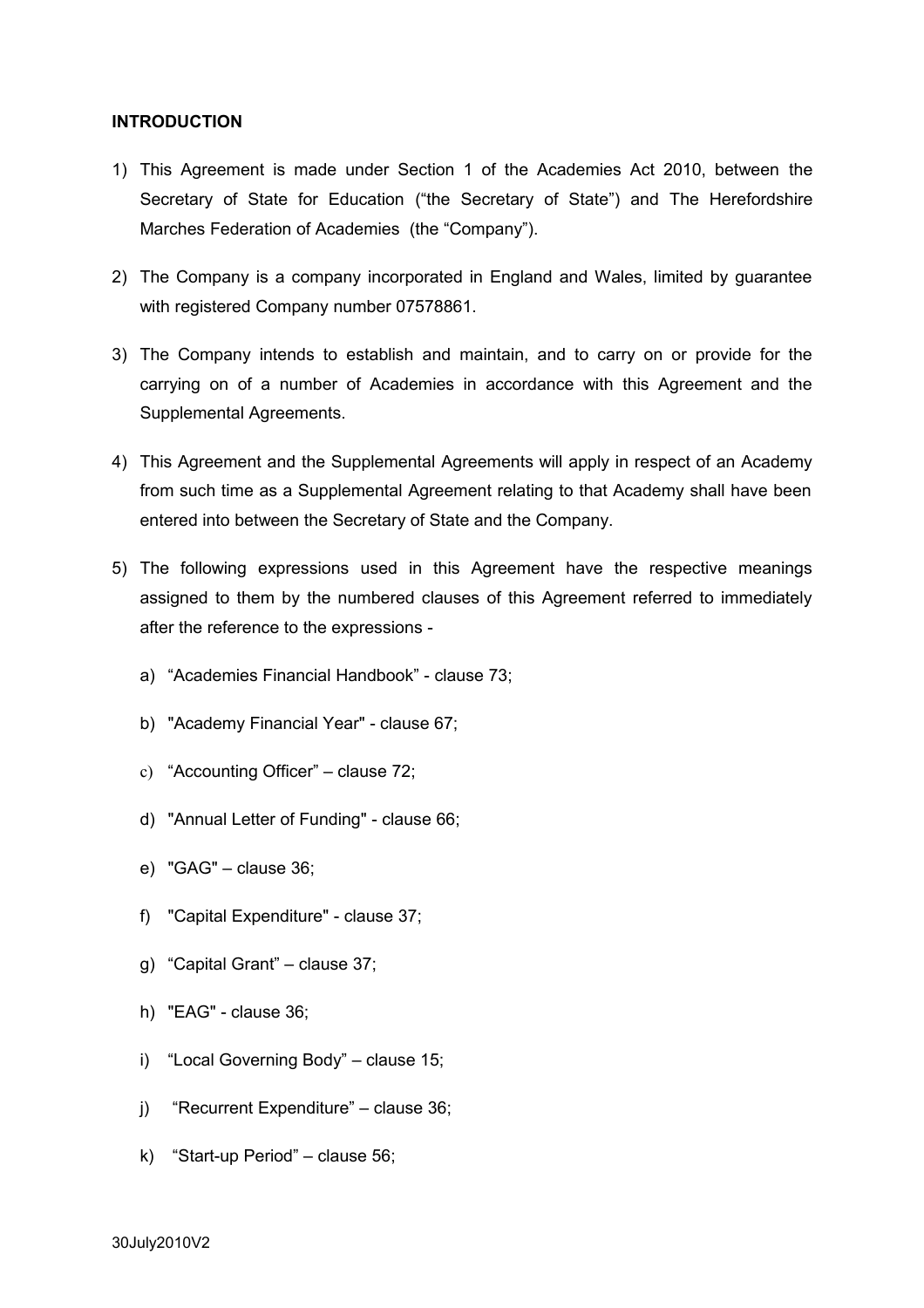6) In this Agreement the following words and expressions shall have the following meanings:-

"Additional Directors" means Directors who may be appointed by the Secretary of State following a warning notice in accordance with the Articles of Association;

 "Academy" – an Academy in respect of which a Supplemental Agreement has been entered into between the Secretary of State and the Company and the expression "Academies" shall refer to all or any of such Academies;

"admission requirements" – are annexed to the relevant Supplemental Agreement;

"this Agreement" means this agreement and its annexes and a reference in this Agreement to a numbered clause or annex is a reference to the clause or annex of this Agreement bearing that number or letter as the same may be amended or supplemented from time to time;

"Business Day" means any day other than a Saturday, Sunday, Christmas Day, Good Friday or a day which is a bank holiday with the meaning given to that expression in the Banking and Financial Dealings Act 1971;

"DfE" means Department for Education;

"Further Directors" means Directors who may be appointed by the Secretary of State under the Articles of Association if a Special Measures Termination Event, as defined in the relevant Supplemental Agreement, occurs;

"Principal" means the head teacher of an Academy;

"Principal Regulator" means the body or person appointed as the Principal Regulator under the Charities Act 2006.

"LA" means the Local Authority in the area in which the relevant Academy is situated;

"Memorandum" and "Articles" means the Memorandum and Articles of Association of the Company for the time being in force, a copy of the current version of which is annexed to this Agreement as Annex A;

"parents" means parents or guardians;

"persons" includes a body of persons, corporate or incorporate;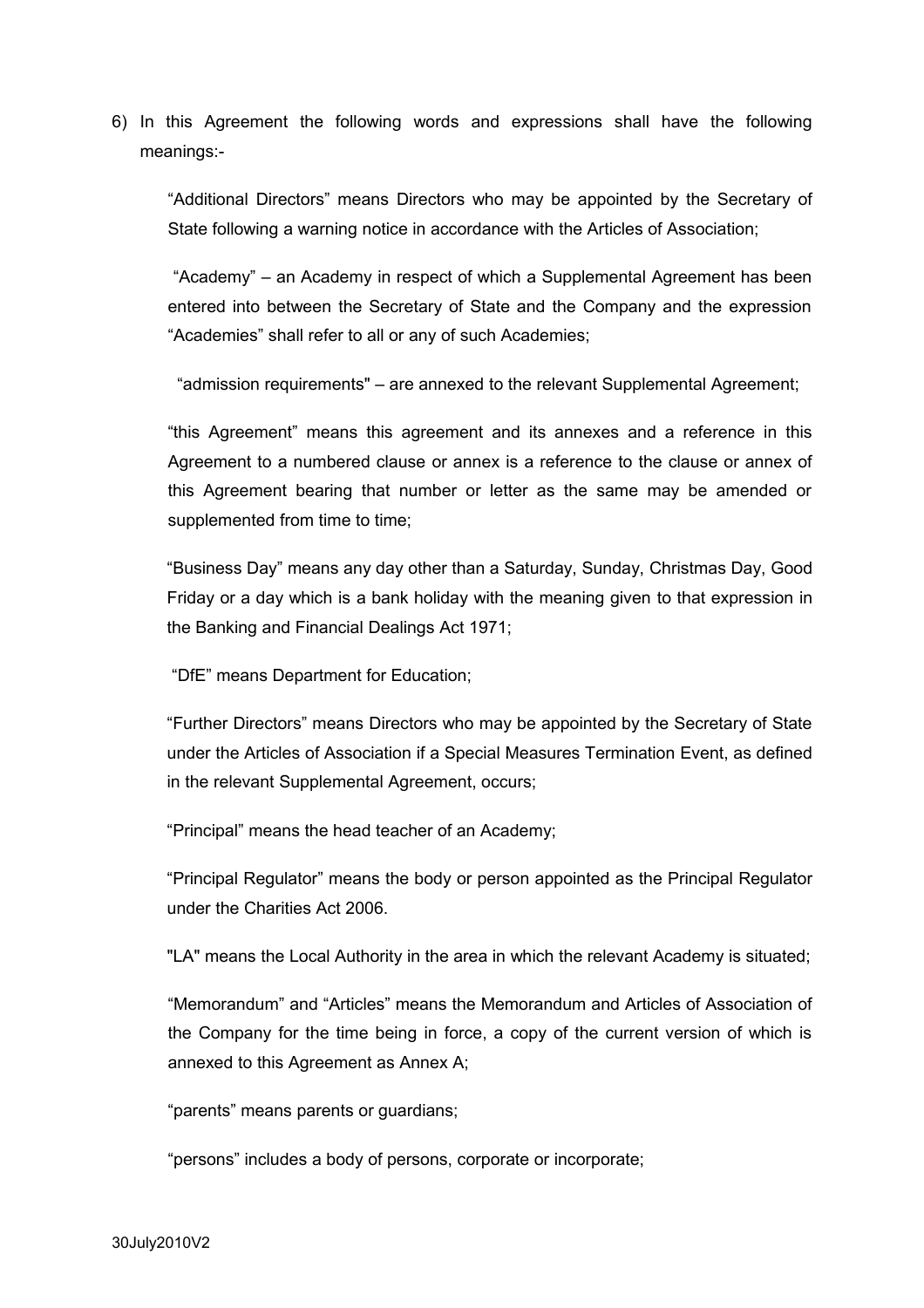references to "school" shall where the context so admits be references to an Academy;

"SEN" means Special Educational Needs;

"Supplemental Agreement" means an agreement supplemental to this Agreement, substantially in the form set out in Schedule 1 to this Agreement to be entered into by the Secretary of State and the Company pursuant to which the Company agrees to establish and maintain, and to carry on or provide for the carrying on, and the Secretary of State agrees to fund, an Academy in accordance with the terms and conditions of that Supplemental Agreement and this Agreement;

- 7) The Interpretation Act 1978 shall apply for the interpretation of this Agreement and any Supplemental Agreement as it applies for the interpretation of an Act of Parliament.
- 8) Expressions defined in this Agreement shall have the same meaning where used in any Annex to this Agreement or Supplemental Agreement.
- 9) Questions arising on the interpretation of the arrangements in this Agreement shall be resolved by the Secretary of State after consultation with the Company
- 10) Section 1 (3) of the Academies Act 2010 states that -

(3) An Academy agreement is an agreement between the Secretary of State and the other party under which-

(a) the other party gives the undertakings in subsection (5), and

(b) the Secretary of State agrees to make payments to the other party in consideration of those undertakings."

#### **LEGAL AGREEMENT**

11) In consideration of the Company undertaking to establish and maintain, and to carry on or provide for the carrying on of, of a number of independent schools in England having such characteristics as are referred to in clause 12, the Secretary of State agrees to make payments to the Company in accordance with the conditions and requirements set out in this Agreement and Supplemental Agreements. If it is agreed between the Secretary of State and the Company that the Company will establish and maintain, and to carry on or provide for the carrying on of an Academy, the parties will enter into a Supplemental Agreement in relation to that Academy. For the avoidance of doubt, any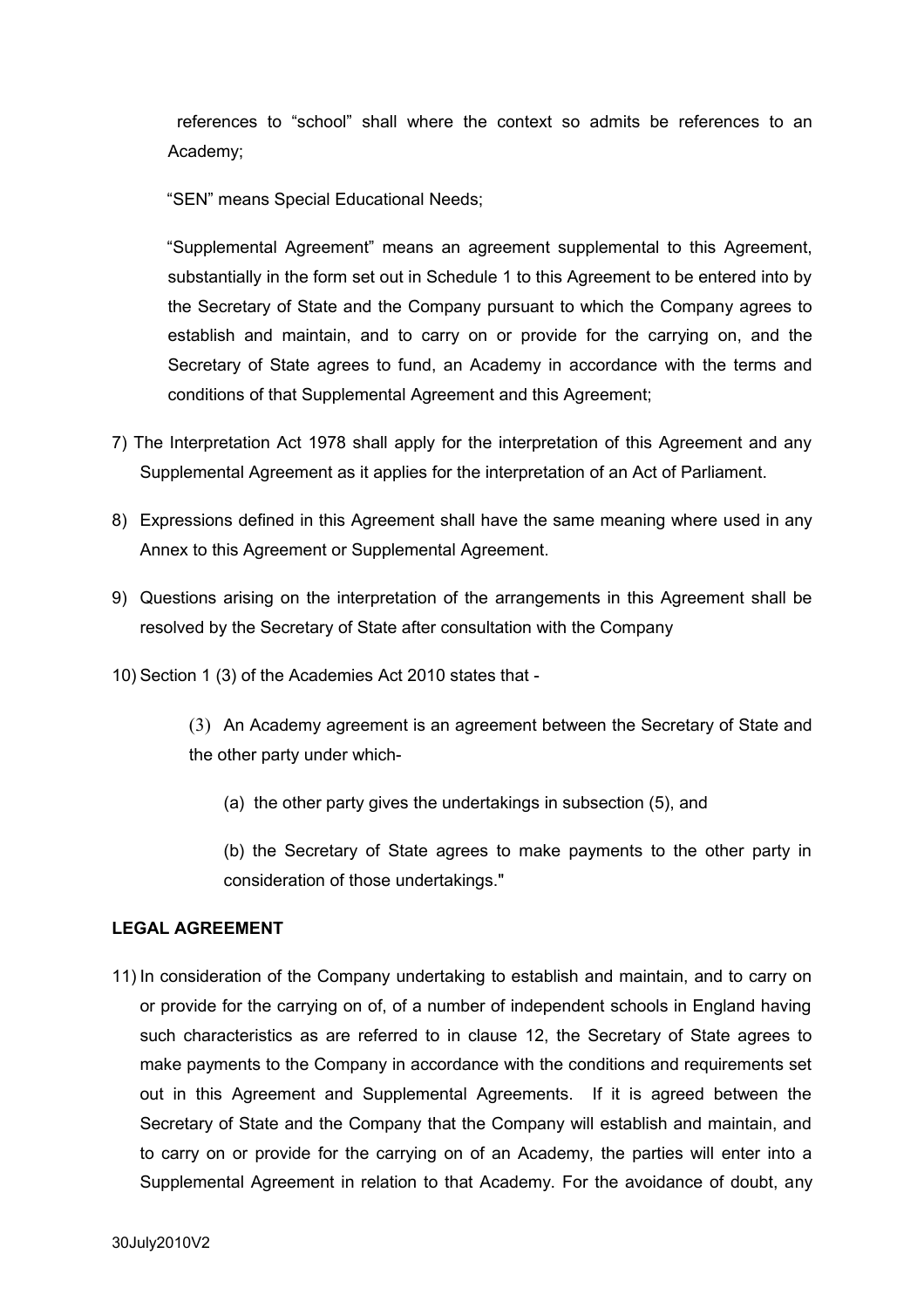obligations imposed upon or powers given to an Academy by this Agreement or any Supplemental Agreement are also imposed upon the Company.

## **CHARACTERISTICS OF AN ACADEMY**

- 12) The characteristics of an Academy set down in Section 1(6) of the Academies Act 2010, are that:
	- a) The school has a curriculum satisfying the requirements of section 78 of EA 2002 (balanced and broadly based curriculum)
	- b) If the school provides secondary education, its curriculum for the secondary education has an emphasis on a particular subject area, or particular subject areas, specified in the Agreement;
	- c) The school provides education for pupils of different abilities<sup>[1](#page-6-0)</sup>
	- d) the school provides education for pupils who are wholly or mainly drawn from the area in which the school is situated.

#### **CONDITIONS OF GRANT**

#### General

13) Other conditions and requirements in respect of an Academy, unless specified otherwise in a Supplemental Agreement, are that:

a) the school will be at the heart of its community, promoting community cohesion and sharing facilities with other schools and the wider community;

b) there will be assessments of pupils performance as they apply to maintained schools and the opportunity to study for external qualifications in accordance with clause 30 (d);

c) the admissions policy and arrangements for the school will be in accordance with admissions law, and the DfE Codes of Practice, as they apply to maintained schools;

d) teachers' levels of pay and conditions of service for all employees will be the responsibility of the Company save that when entering into a contract of employment with any person the Academy Trust shall be bound by and act in accordance with such

<span id="page-6-0"></span><sup>1</sup> This clause will not apply to any Supplemental Funding Agreement entered into in relation to an Academy which is a "selective school" within the meaning of Section 6[4] of the Academies Act 2010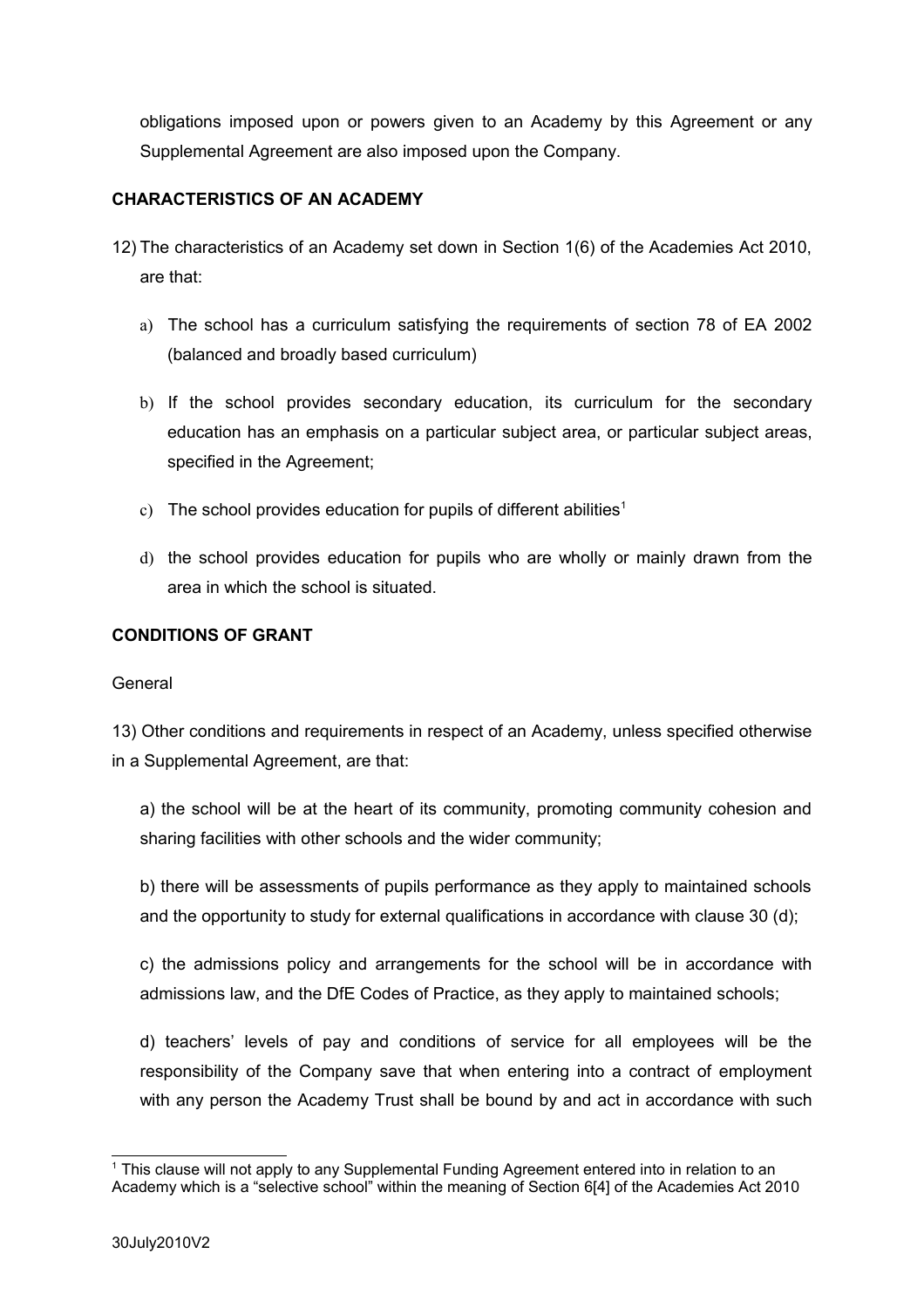guidance as the Secretary of State may publish in relation to the maximum salary that may be paid to employees of Academies;

e) there will be an emphasis on the needs of the individual pupils including pupils with special education needs (SEN), both those with and without statements of SEN;

f) there will be no charge in respect of admission to the school and the school will only charge pupils where the law allows maintained schools to charge.

g) the Company shall as soon as reasonably practicable establish an appropriate mechanism for the receipt and management of donations and shall use reasonable endeavours to procure donations through that mechanism for the purpose of the objects specified in the Articles.

#### **Governance**

14) Each Academy will be governed by the Company. The Company shall have regard to (but for the avoidance of doubt shall not be bound by) any guidance as to the governance of academies that the Secretary of State may publish.

15) The Company shall establish, for each Academy, an Advisory Body, whose role shall be to provide advice to the Company in relation to the functioning of that Academy. The role of the Advisory Body and the membership of it shall be for the Company to decide, but the Company will, as a minimum, ensure that:

a) a minimum of two parents of a pupil at the Academy (to be elected by the parents of registered pupils of the Academy) shall be a member of the Advisory Body;

b) up to two employees at the Academy (to be elected by employees of the Academy) shall be a member of the Advisory Body;

c) a representative of the local authority for the area in which the Academy is situated shall be a member of the Advisory Body;

d) any advice of the Advisory Body is brought to the attention of the Directors of the Company;

e) to the extent that the Company may, in accordance with the Articles, choose to establish a Local Governing Body, then the Company may additionally constitute the Advisory Body as the Academy's Local Governing Body.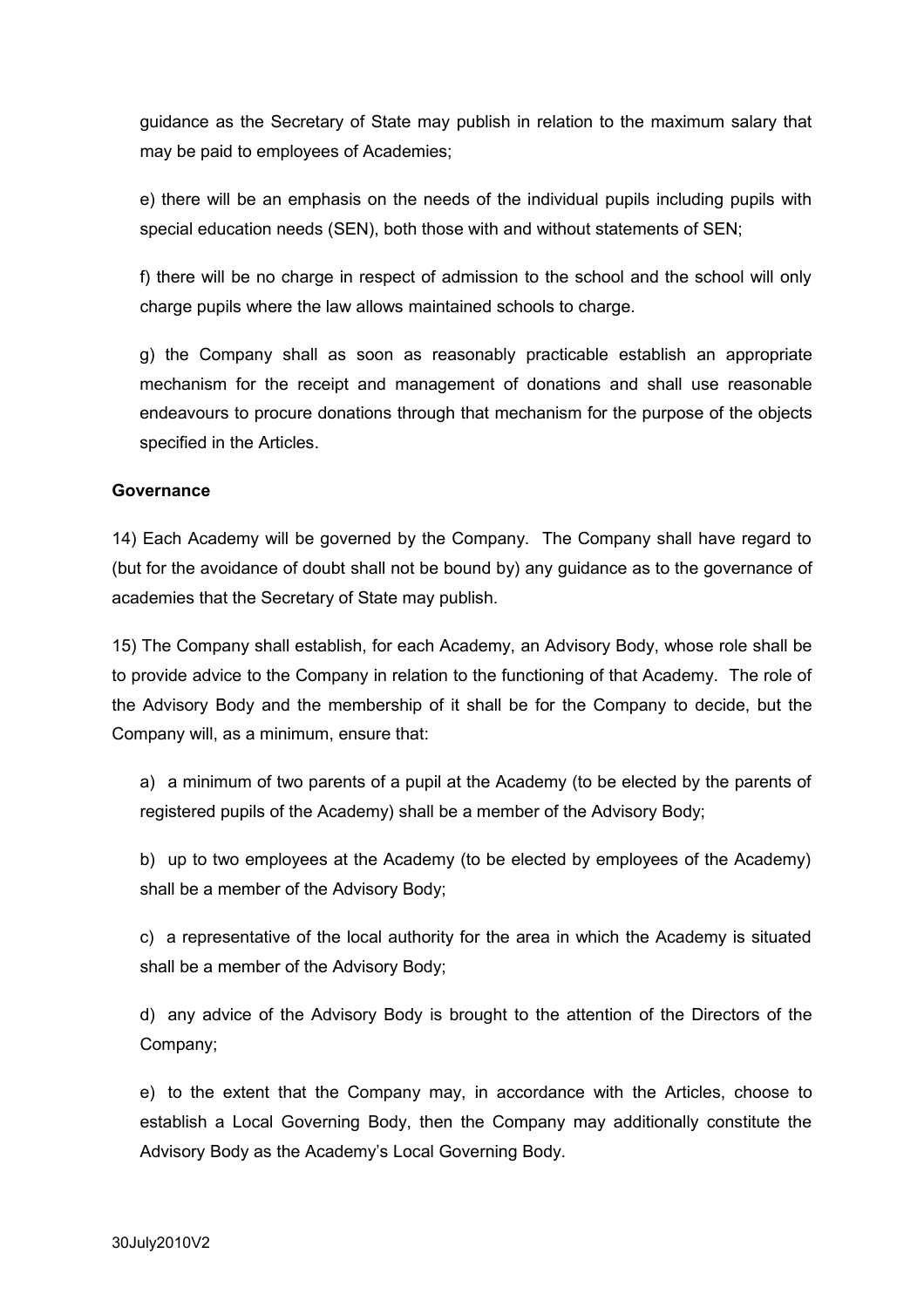## **Conduct**

16) Each Academy shall be conducted in accordance with:

a) the Memorandum and Articles, which shall not be amended by the Company without the written consent of the Secretary of State, such consent not to be unreasonably withheld;

b) all provisions by or under statute which confer rights or impose obligations on Academies including, without limitation, the independent schools standards prescribed under section 157 of the Education Act 2002 to the extent they apply to the Academy;

c) the terms of this Agreement and the relevant Supplemental Agreement.

#### **Criminal Records Bureau Checks**

17) The Company shall comply with the requirements of paragraph 4 of the Schedule to the Education (Independent School Standards) (England) Regulations 2003 (as amended) in relation to carrying out enhanced criminal records checks, obtaining enhanced criminal records certificates and making any further checks, as required and appropriate for members of staff, supply staff, individual Directors and the Chair of the Local Governing Body.

#### **Pupils**

18) Each Academy will be an all ability inclusive<sup>[2](#page-8-0)</sup> school whose requirements for:

- a) the admission of pupils to an Academy are set out in the relevant annex to the Supplemental Agreement;
- b) the admission to the Academy of and support for pupils with SEN and with disabilities (for pupils who have and who do not have statements of SEN) are set out in Annex B to this Agreement;
- c) pupil exclusions are set out in Annex C to this Agreement.

#### **Designated Teacher for Looked After Children**

18A) The Company will in respect of each Academy act in accordance with, and be bound by, all relevant statutory and regulatory provisions and have regard to any guidance and

<span id="page-8-0"></span><sup>2</sup> If one of the Academies is a "selective school" within the meaning of Section 6(4) of the Academies Act 2010 then the Supplemental Funding Agreement for that Academy will provide that that Academy is not required to be an all ability inclusive school.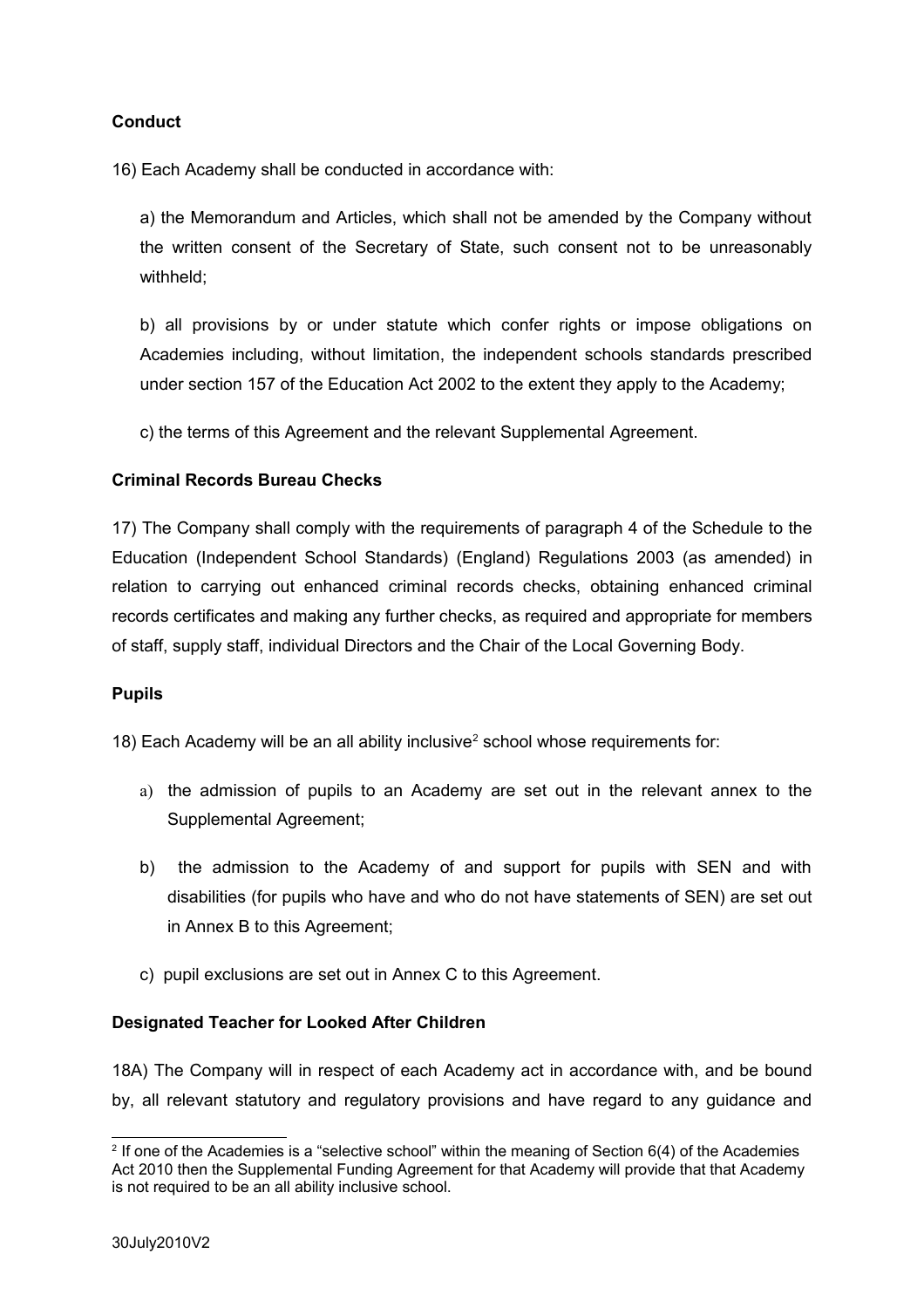codes of practice issued pursuant to such provisions, as they apply at any time to a maintained school, relating to the designation of a person to manage the teaching and learning programme for children who are looked after by an LA and are registered pupils at the school. For the purpose of this clause, any reference to the governing body of a maintained school in such statutory and regulatory provisions, or in any guidance and code of practice issued pursuant to such provisions, shall be deemed to be references to the Directors of the Company.

#### **Teachers and other staff**

19) Subject to clause 20, the Company shall not employ anyone under a contract of employment or for services to carry out planning and preparing lessons and courses for pupils, delivering lessons to pupils, assessing the development, progress and attainment of pupils, and reporting on the development, progress and attainment of pupils ("specified work") who is not either:-

a) a qualified teacher within the meaning of regulations made under section 132 of the Education Act 2002; or

b) otherwise eligible to do specified work under the Education (Specified Work and Registration) (England) Regulations 2003 (SI 2003/1663), which for the purpose of this clause shall be construed as if the relevant Academy were a maintained school.

20) Clause 19 does not apply to anyone who:

- a) was transferred to the employment of the Company by virtue of the Transfer of Undertakings (Protection of Employment) Regulations 2006; and
- b) immediately prior to the transfer, was employed to do specified work; and
- c) immediately prior to the transfer, was not:
	- i) a qualified teacher within the meaning of regulations made under section 132 of the Education Act 2002 and registered with full registration with the appropriate body, or
	- ii) eligible to do specified work under the Education (Specified Work and Registration) (England) Regulations 2003 (SI 2003/1663)

("transferred staff member"). The Company shall use its best endeavours to ensure that any transferred staff member who undertakes specified work and does not meet the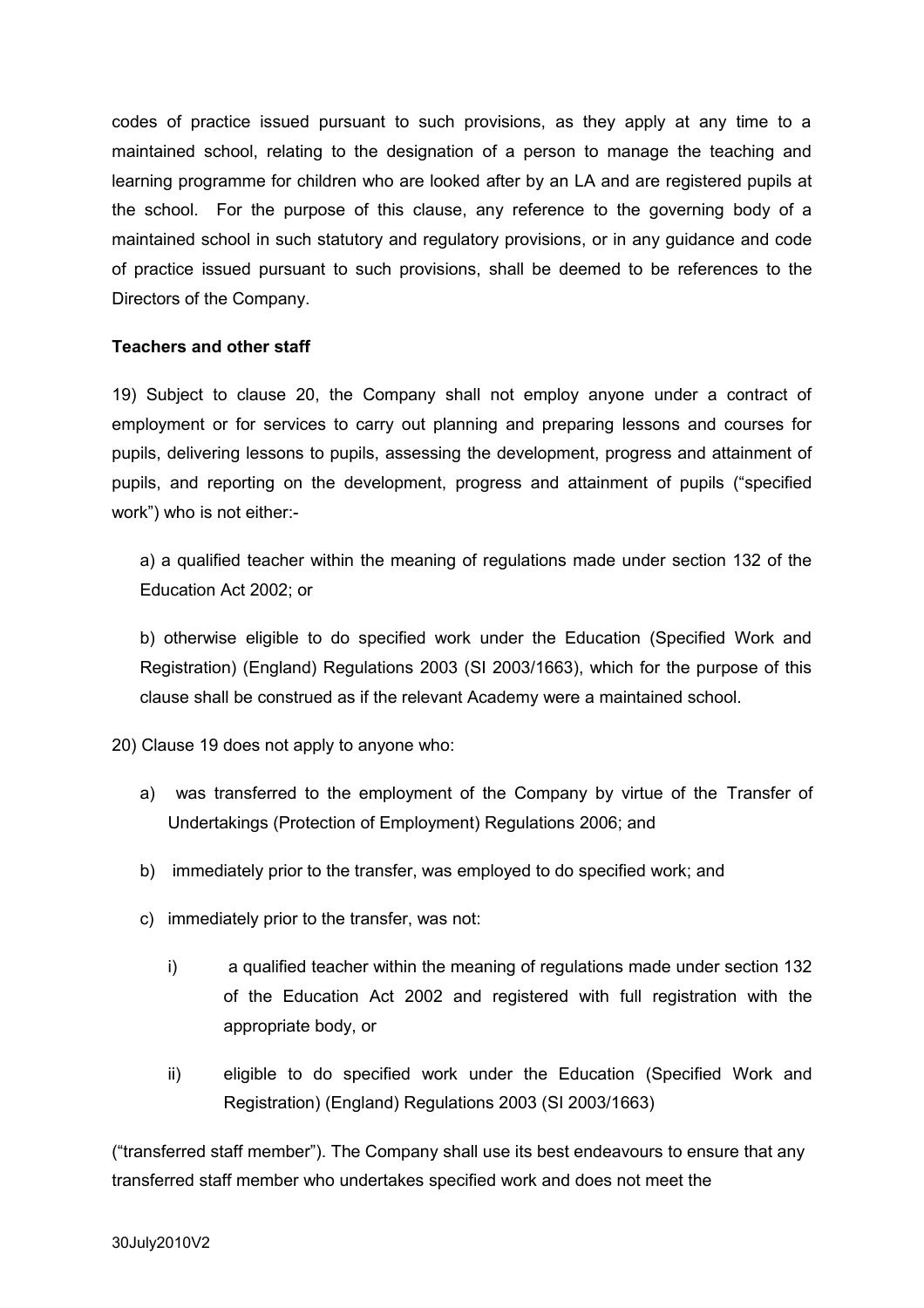requirements of either clause 20(a) or clause 20(b) meets such requirements as soon as possible.

21) The Company shall ensure that all teachers employed at each Academy have access to the Teachers Pension Scheme and, in so doing, will comply with the statutory provisions underlying the scheme.

22) The Company shall ensure that all employees at each Academy other than teachers have access to the Local Government Pension Scheme.

## **Curriculum, curriculum development and delivery and RE and collective worship**

23) The curriculum provided by each Academy to pupils up to the age of 16 shall be broad and balanced. The specialism for each Academy in relation to its secondary curriculum will be set out in the relevant Supplemental Agreement.

24) The Company shall ensure that the broad and balanced curriculum includes English, Mathematics and Science.

25) The Company shall make provision for the teaching of religious education and for a daily act of collective worship at each Academy.

26) Where an Academy is designated with a religious character<sup>[3](#page-10-0)</sup> in accordance with section 124B of the School Standards and Framework Act 1998 or further to section 6(8) of the Academies Act 2010:

- a) subject to clause 28, the Company shall ensure that provision is made for Religious Education to be given to all pupils at the Academy in accordance with the tenets of the specified religion or religious denomination of the Academy;
- b) subject to clause 28, the Company shall comply with the requirements of section 70(1) of, and Schedule 20 to, the School Standards and Framework Act 1998 as if the Academy were a foundation school with a religious character or a voluntary school, and as if references to ' the required collective worship' were references to collective worship in accordance with the tenets and practices of the specified religion or religious denomination of the Academy;
- c) the Company shall ensure that the quality of Religious Education given to pupils at the Academy and the contents of the Academy's collective worship given in

<span id="page-10-0"></span> $3$  Alternative provisions are available and would be potentially appropriate for non-denominational faith schools.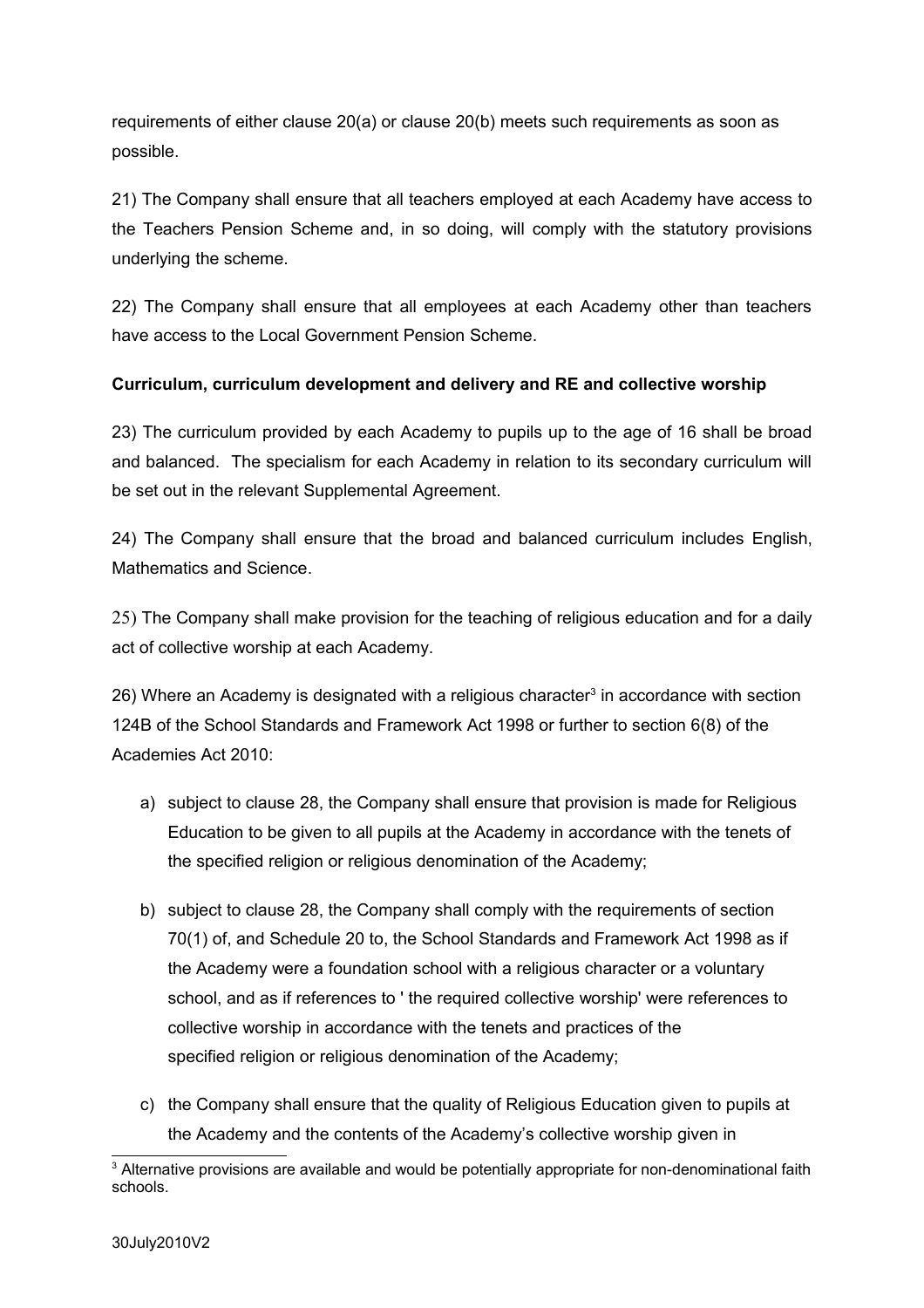accordance with the tenets and practice of the specific religion or religious denomination are inspected. Such inspection shall be conducted by a person chosen by the Company and the Academy shall secure that such inspection shall comply with the requirements set out in any statutory provision and regulations as if the Academy were a foundation of voluntary school which has been designated under section 69(3) of the School Standards and Framework Act 1998 as having a religious character.

27) Where an Academy has not been designated with a religious character in accordance with section 124B of the School Standards and Framework Act 1998 or further to Section 6(8) of the Academies Act 2010:

a) subject to clause 28, the Company shall ensure that provision shall be made for religious education to be given to all pupils at the Academy in accordance with the requirements for agreed syllabuses in section 375(3) of the Education Act 1996 and paragraph 2(5) of Schedule 19 to the School Standards and Framework Act 1998;

b) subject to clause 28, the Company shall ensure that the Academy complies with the requirements of section 70(1) of, and Schedule 20 to, the School Standards and Framework Act 1998 as if it were a community, foundation or voluntary school which does not have a religious character, except that the provisions of paragraph 4 of that Schedule do not apply. The Academy may apply to the Secretary of State for consent to be relieved of the requirement imposed by paragraph 3(2) of that Schedule, the Secretary of State's consent to such an application not to be unreasonably withheld or delayed.

28) Section 71(1) – (6) and (8) of the School Standards and Framework Act 1998 shall apply as if each Academy were a community, foundation or voluntary school, and as if references to "Religious Education" and to "Religious Worship" in that section were references to the religious education and religious worship provided by each Academy in accordance with clauses 26 or 27 as appropriate.

29) The Company shall have regard to any guidance issued by the Secretary of State on sex and relationship education to ensure that children at each Academy are protected from inappropriate teaching materials and they learn the nature of marriage and its importance for family life and for bringing up children.

#### **Assessment**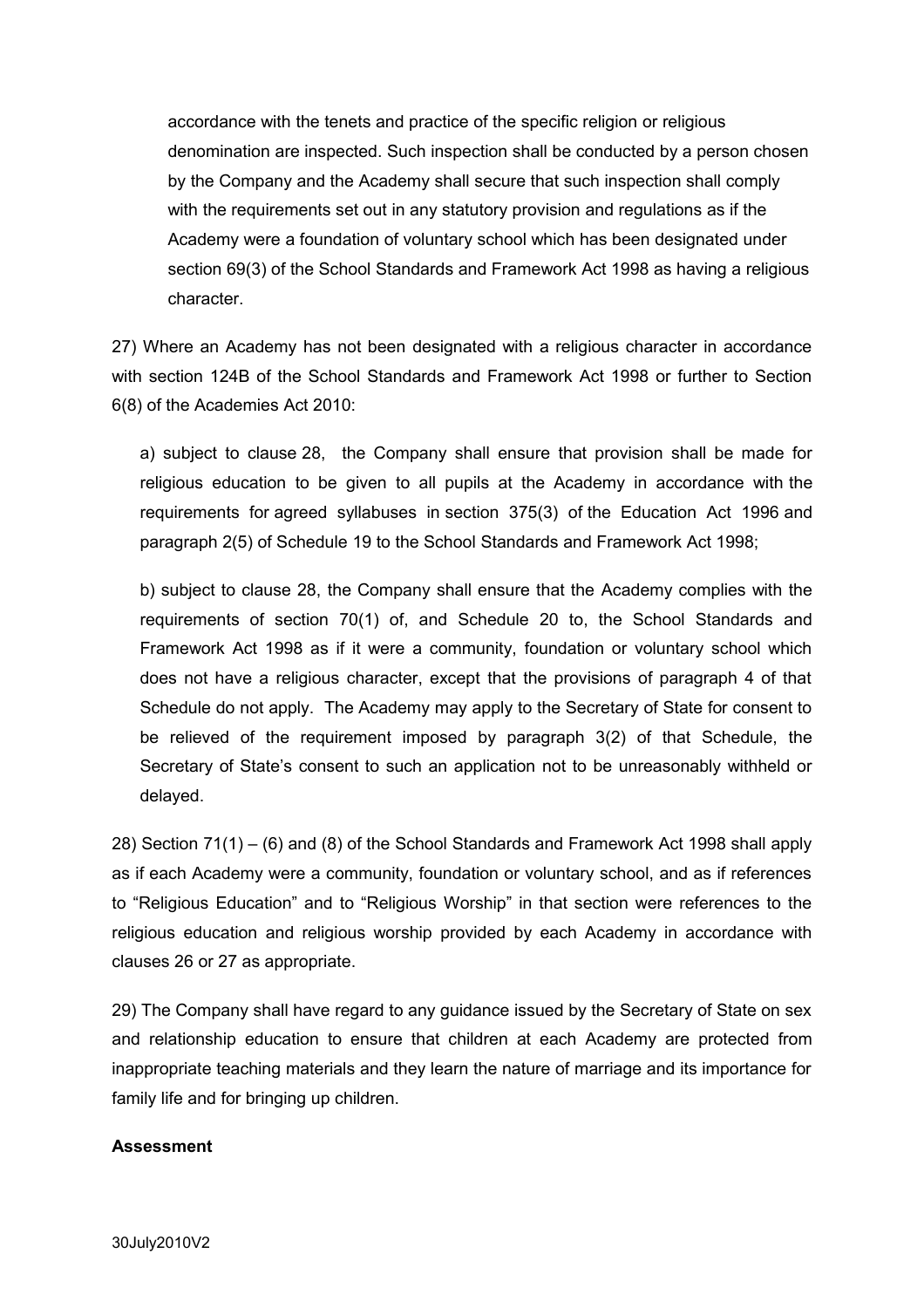30) The Secretary of State will notify the appropriate body for assessment purposes about each Academy.

a) The Company shall ensure that the Academy complies with any guidance issued by the Secretary of State from time to time to ensure that pupils take part in assessments and in teacher assessments of pupil's performance as they apply to maintained schools.

b) The Company shall report to any body on assessments under clause 30 as the Secretary of State shall prescribe and shall provide such information as may be required by that body as applies to maintained schools.

c) In respect of all Key Stages, the Company will submit each Academy to monitoring and moderation of its assessment arrangements as prescribed by the Secretary of State.

d) The Company may not offer courses at any Academy which lead to external qualifications, as defined in section 96 of the Learning and Skills Act 2000, unless the Secretary of State gives specific approval for such courses.

#### **Exclusions Agreement**

31) From 1 April 2009, the Company shall, if invited to do so by an LA, enter into an agreement in respect of an Academy with that LA, which has the effect that where:

- a) the Company admits a pupil to the Academy who has been permanently excluded from a maintained school, the Academy itself or another Academy with whom the LA has a similar agreement; or
- b) the Company permanently excludes a pupil from the Academy

payment will flow between the Company and the LA in the same direction and for the same amount that it would, were the Academy a maintained school, under Regulations made under section 47 of the School Standards and Framework Act 1998 relating to the addition or deduction of a maintained school's budget following a permanent exclusion or the admission of a permanently excluded pupil. At the date of this Agreement, the applicable Regulation is Regulation 23 of the School Finance (England) Regulations 2008.

#### **School Meals**

32) The Company shall, if requested to do so by or on behalf of any pupils at any Academy,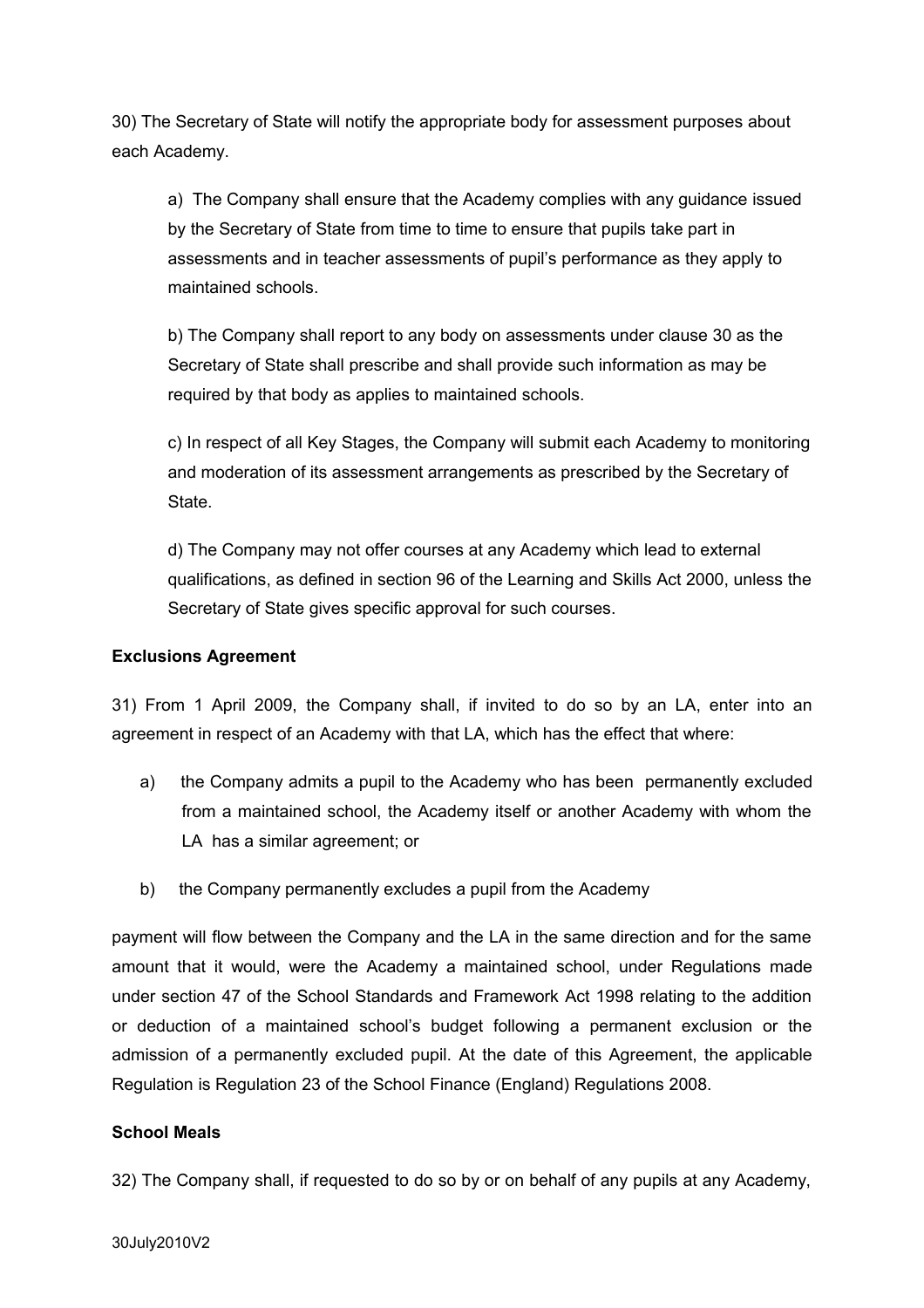provide school lunches for those pupils unless it would be unreasonable for it to do so. Subject to the provisions of clause 33 charges may be levied for lunches, but the Company shall otherwise fund the cost of such school lunches from its GAG.

33) In relation to a pupil who is himself or whose parents are in receipt of benefits mentioned in section 512ZB of the Education Act 1996 (or equivalent provision governing the entitlement to free school lunches of pupils at maintained schools), the Company shall ensure that a school lunch is provided for such a pupil free of charge to be funded out of the Company's GAG.

## **Charging**

34) Sections 402 (Obligation to enter pupils for public examinations), 450 - 457 (charges), 459 (regulations about information about charges and school hours) and 460 (voluntary contributions), 461 (recovery of sums as civil debt) - 462 (Interpretation re charges) of the Education Act 1996 shall be deemed to apply to each Academy with the following modifications:

- a) references to any maintained school shall be treated as references to an Academy;
- b) references to registered pupils shall be treated as references to registered pupils at an Academy;
- c) references to the governing body or the local education authority shall, in each case, be treated as references to the Company;
- d) the charging and remissions policies required to be determined under section 457, and any amendment thereto, shall require the approval of the Secretary of State; and
- e) the Company may charge persons who are not registered pupils at an Academy for education provided or for facilities used by them at that Academy.

## **GRANTS TO BE PAID BY THE SECRETARY OF STATE**

#### **General**

35) The Secretary of State shall pay grants towards capital and Recurrent Expenditure for each Academy. Except with the Secretary of State's prior agreement, the Company shall not budget for its expenditure in any Academy Financial Year in excess of expected income.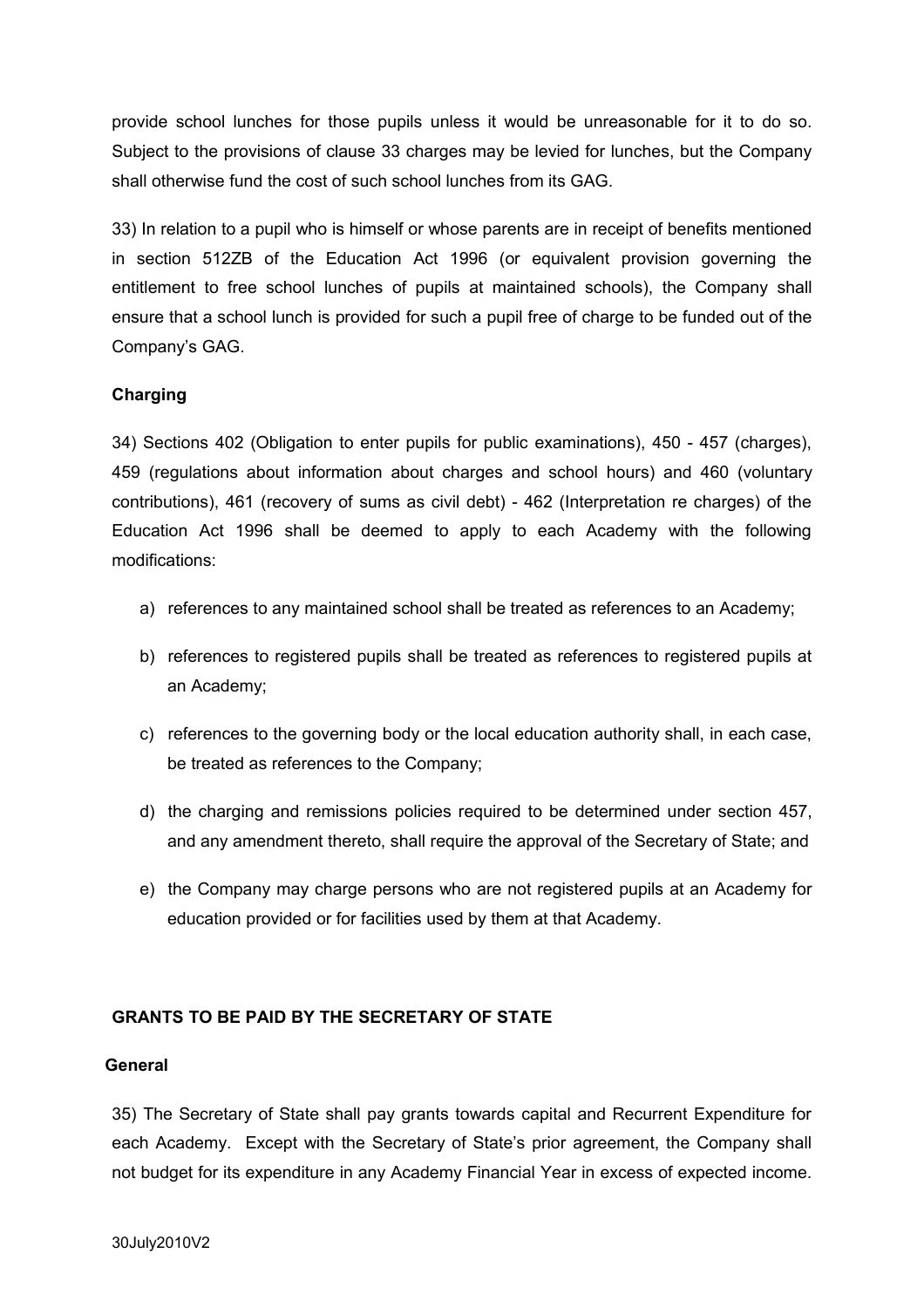The Company shall not enter into commitments which are likely to have substantial implications for future levels of grant, or for the period for which grant may be required. No decision by the Company shall commit the Secretary of State to paying any particular amount of grant.

36) "Recurrent Expenditure" means any expenditure on the establishment, conduct, administration and maintenance of the Academy which does not fall within the categories of capital expenditure set out at clause 37. The Secretary of State shall pay two separate and distinct grants in respect of recurrent expenditure: General Annual Grant ("GAG") and Earmarked Annual Grant ("EAG").

#### **Capital Grant**

37) "Capital Expenditure" means expenditure on:

a) the acquisition of land and buildings;

b) the erection, enlargement, improvement or demolition of any building including fixed plant, installation, wall, fence or other structure, or any playground or hard standing;

c) the installation of electrical, mechanical or other services;

d) the purchase of vehicles and other self-propelled mechanical equipment;

e) the installation and equipping of premises with furnishings and equipment, other than necessary replacements, repairs and maintenance due to normal wear and tear;

f) the installation and equipping of premises with computers, networking for computers, operating software and information and communication technology equipment, other than necessary updates or necessary replacements, repairs and maintenance due to normal wear and tear;

g) the provision and equipping of premises, including playing fields and other facilities for social activities and physical recreation;

h) works of a permanent character other than the purchase or replacement of minor dayto day items;

i) any major repairs or replacements which are specified as constituting capital expenditure in any grant letter relating to them;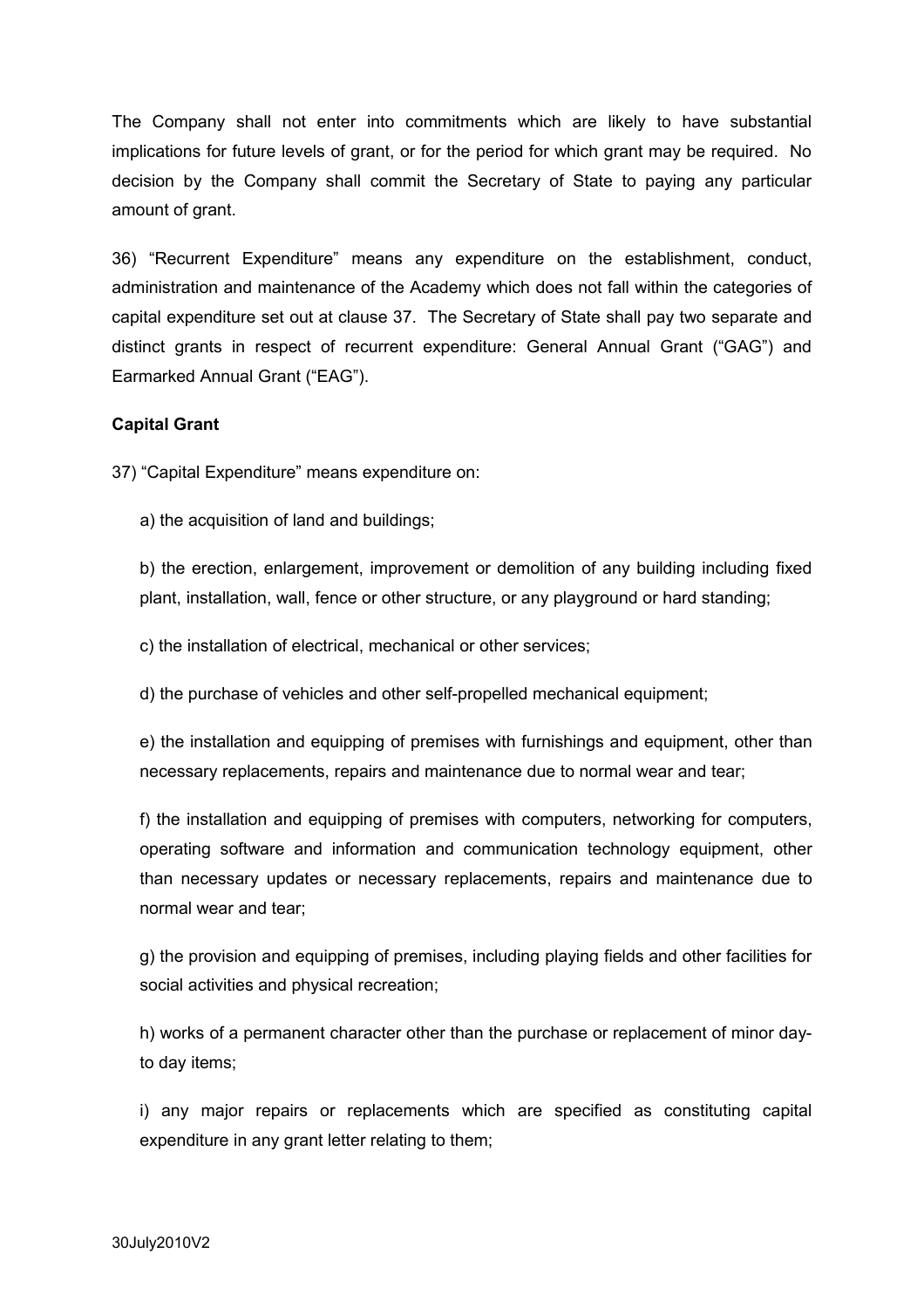j) such other items (whether of a like or dissimilar nature to any of the foregoing) of a substantial or enduring nature as the Secretary of State may agree shall constitute capital expenditure for the purposes of this Agreement;

k) all professional fees properly and reasonably incurred in connection with the provision of any of the above;

l) VAT and other taxes payable on any of the above.

"Capital Grant" means grant paid to the Company in respect of Capital Expenditure.

38) Where an Academy is to open in new premises, or where existing premises are to be substantially refurbished or remodelled to enable the Academy to open in such premises, the Secretary of State, may, in his absolute discretion be responsible for meeting the incurred Capital Expenditure for that Academy. To that end, the Secretary of State will consider providing funding in accordance with any arrangements as he considers appropriate.

39) Any Capital Expenditure incurred in respect of each Academy on which Capital Grant payments are sought from the Secretary of State will require the specific prior written agreement of the Secretary of State, which agreement shall not be unreasonably withheld or delayed.

40) Any payment of Capital Grant to the Company under this Agreement is subject to the fulfilment of the following conditions:

a) such grants are used solely to defray expenditure approved by the Secretary of State;

b) the Company certifying and providing evidence that all planning and other consents necessary for the development and all related infrastructure to be completed have been obtained or put in place.

## **Arrangements for Payment of Capital Grant**

41) Capital Grant will be paid by the Secretary of State to the Company on the basis of claims for grant submitted to the Secretary of State in the notified format with supporting invoices and certificates as required by the Secretary of State. Capital Grant will be paid within 21 days from the day on which a claim for grant is received if the claim is in the proper format, supported by the appropriate documentation and the conditions on its payment set out at clause 40 are complied with. If a dispute arises as to whether a claim is or is not acceptable both parties undertake to attempt to resolve it in good faith. In the event of such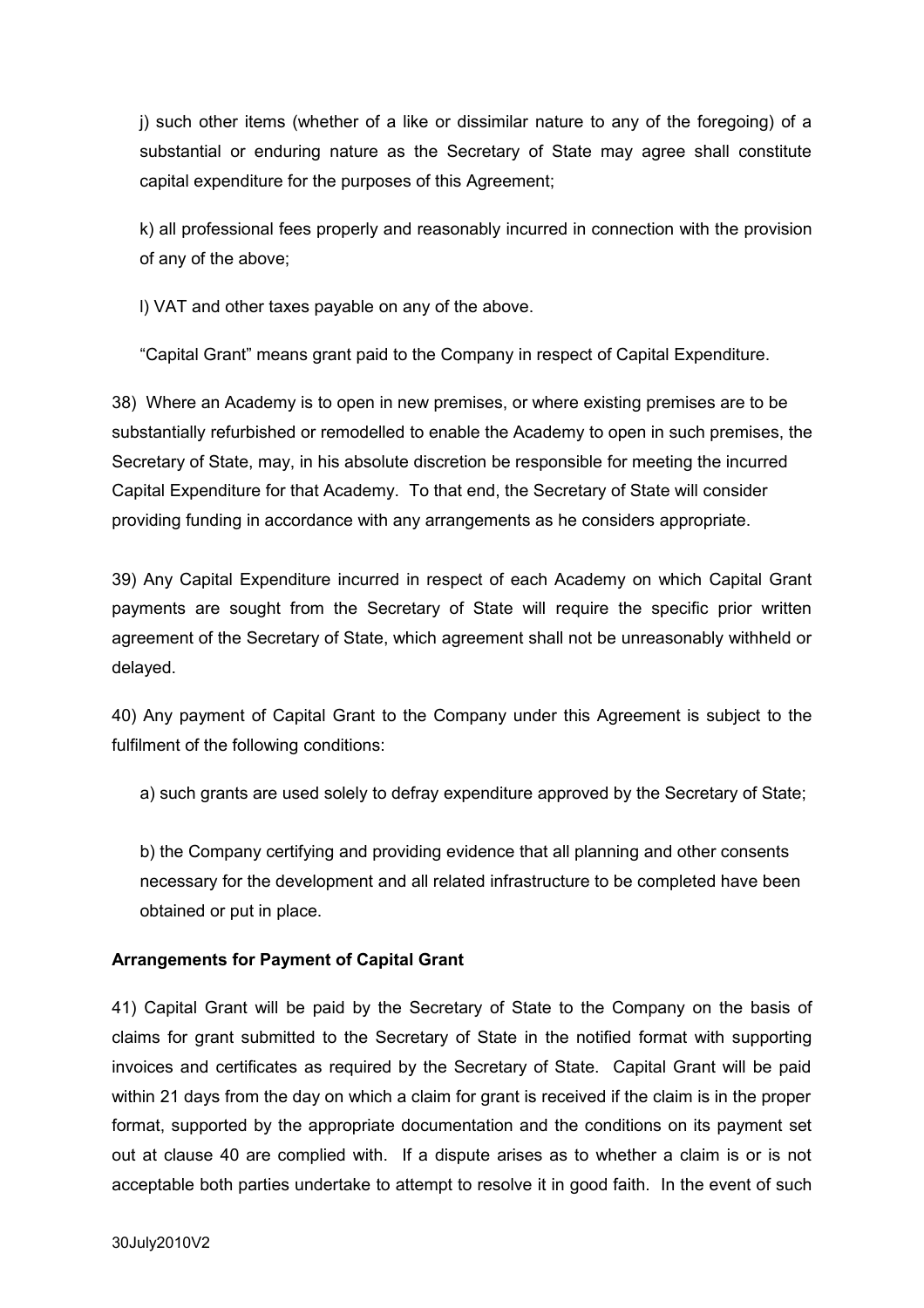a dispute, the Secretary of State shall pay to the Company so much of the claim as shall not be in dispute.

#### **Implementation Grant[4](#page-16-0)**

42) "Implementation Grant" means payments towards Recurrent Expenditure incurred for the establishment of an Academy prior to it opening.

43) The Secretary of State may enter into an agreement with a third party ("Project Management Company") for the provision of project management services to assist in the establishment of an Academy. Where such an agreement has been entered into, the Secretary of State shall pay Implementation Grant to the Project Management Company in accordance with that agreement.

44) If the Secretary of State has indicated that Implementation Grant will be payable, the Company shall prepare and submit to the Secretary of State a budget, for each Academy, showing expected Recurrent Expenditure to be incurred by the Company before the Academy opens and for which grant is sought. This budget must either be agreed to or modified by the Secretary of State as he considers appropriate ("Approved Implementation Budget").

45) Both parties recognise that as the project develops it may be necessary to revise individual costs in an Approved Implementation Budget and to move costs between budget headings in order to ensure that the project remains within its approved budget. Where the Company wishes to make such an adjustment of over £10,000, the reason for the change and a revised budget must be submitted to the Secretary of State for approval.

46) The Secretary of State will pay Implementation Grant to the Company on the basis of claims for grant submitted to the Secretary of State in accordance with the Approved Implementation Budget and in the notified format with supporting invoices, receipts and documents as required by the Secretary of State. If the grant claim is acceptable, the Secretary of State undertakes to pay the amount due within 21 days from the day on which it was received. If a dispute arises over whether a grant claim or part of it is acceptable, both parties undertake to attempt to resolve the dispute in good faith.

47) Any amount in the Approved Implementation Budget in respect of which the expenditure has not been incurred by the Company by the date on which the applicable Academy opens will lapse and no Implementation Grant will be payable in respect of that part of the

<span id="page-16-0"></span><sup>4</sup> Note that the Secretary of State will not pay Implementation Grant pursuant to these clauses in relation to schools applying to convert further to the Academies Act 2010.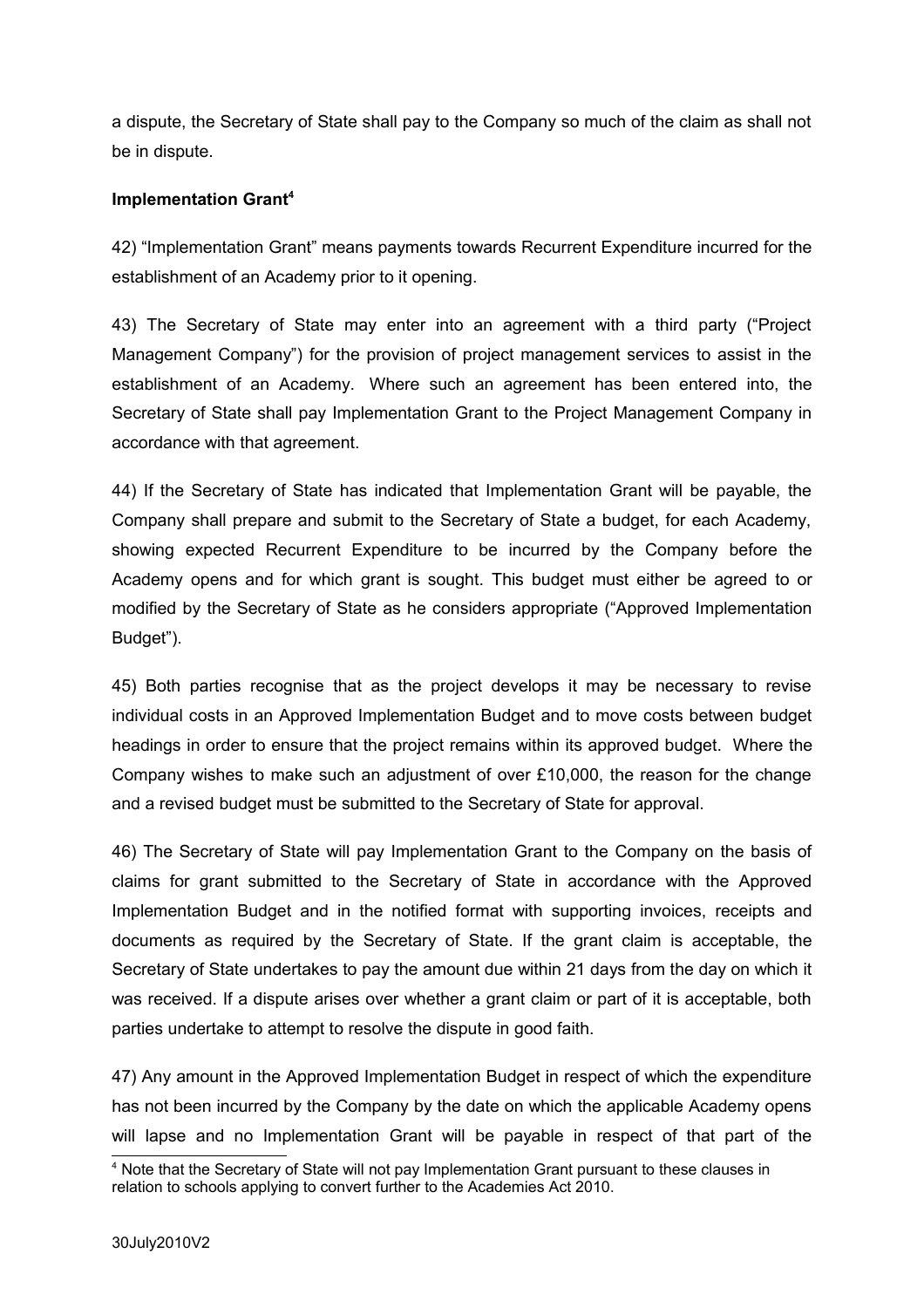Approved Implementation Budget. Any amount of Implementation Grant which has been paid but remains unexpended on relevant expenditure by the date on which the applicable Academy opens will, without prejudice to any other mode of recovery, be taken into account in determining the total amount of grant to be paid to the Company in respect of the applicable Academy after that Academy has opened. Any amount of Implementation Grant which is found to have been used on ineligible expenditure will, without prejudice to any other mode of recovery, be taken into account in determining the total amount of grant to be paid to the Company.

## **General Annual Grant**

48) GAG will be paid by the Secretary of State to the Company in order to cover the normal running costs of each Academy. These will include, but are not limited to:

- a) teachers' salaries and related costs (including full and part time teaching staff and seconded teachers);
- b) non-teaching staff salaries and related costs (including pension contributions, educational support staff, administrative and clerical staff and manual and premises related staff);
- c) employees' expenses;
- d) the purchase, maintenance, repair and replacement:
	- (i) of teaching and learning materials and other educational equipment, including books, stationery and ICT equipment and software, sports equipment and laboratory equipment and materials;
	- (ii) of other supplies and services;
- e) examination fees;
- f) repairs, servicing and maintenance of buildings (including redecoration, heating, plumbing, lighting etc); maintenance of grounds (including boundary fences and walls); cleaning materials and contract cleaning; water and sewage; fuel and light (including fuel oil, solid and other fuel, electricity and gas); rents; rates; purchase, maintenance, repairs and replacement of furniture and fittings;
- g) insurance;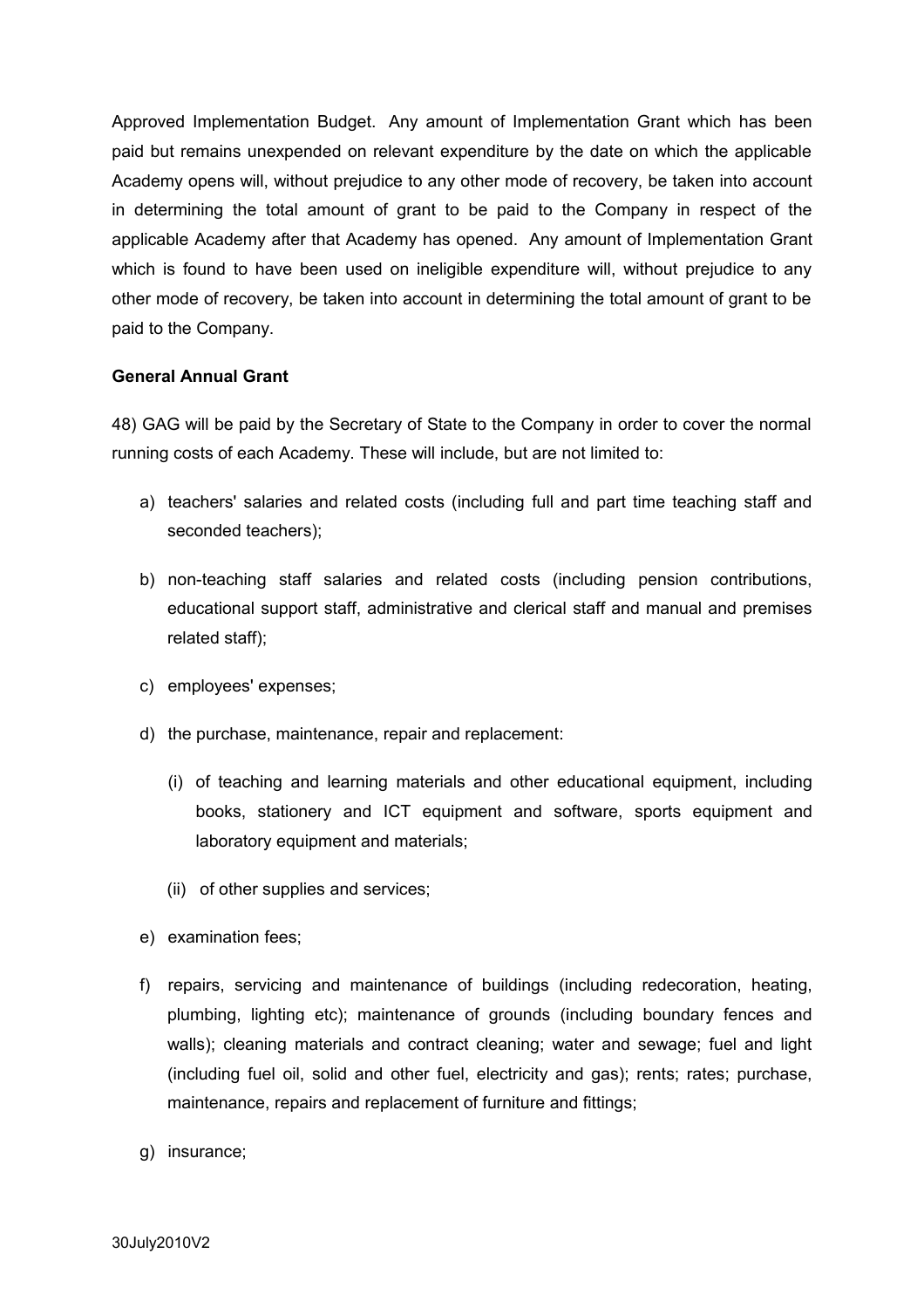- h) medical equipment and supplies;
- i) staff development (including in-service training);
- j) curriculum development;
- k) the costs of providing school meals for pupils (including the cost of providing free school meals to pupils who are eligible to receive them), and discretionary grants to pupils to meet the cost of pupil support, including support for pupils with special educational needs or disabilities (taking account of the fact that separate additional money will be available for pupils with statements of special educational needs);
- l) administration;
- m) establishment expenses and other institutional costs.

49) Subject to clauses to 57-58, GAG for each Academy Financial Year for each Academy will be the total of the following areas of funding;

a) Formula Funding: Funding equivalent to the level of funding which would be provided through the funding formula of the LA to a maintained school which had all of that Academy's relevant characteristics, including its number of pupils;

b) Local Authority Central Spend Equivalent: Funding representing a proportion of the LA Education Budget money which the LA would be able to retain, from the nondelegated elements of the Schools Budget and the relevant items in the LA Budget, if that Academy were a maintained school. The proportion which this funding will represent will be based on the elements of the LA's Section 251 Budget Return which are relevant to that Academy.

c) Specialist Schools Allowance: Funding equivalent to that which a maintained school with that Academy's characteristics would receive in respect of their participation in the specialist schools programme. In the year of conversion, this may continue to be paid by the Local Authority;

50) The GAG for each Academy Financial Year for each Academy will also include, payable on a basis equivalent to that applied to maintained schools:

n) funding for matters for which it is necessary for that Academy to incur extra costs, for as long as those costs are deemed necessary by the Secretary of State; and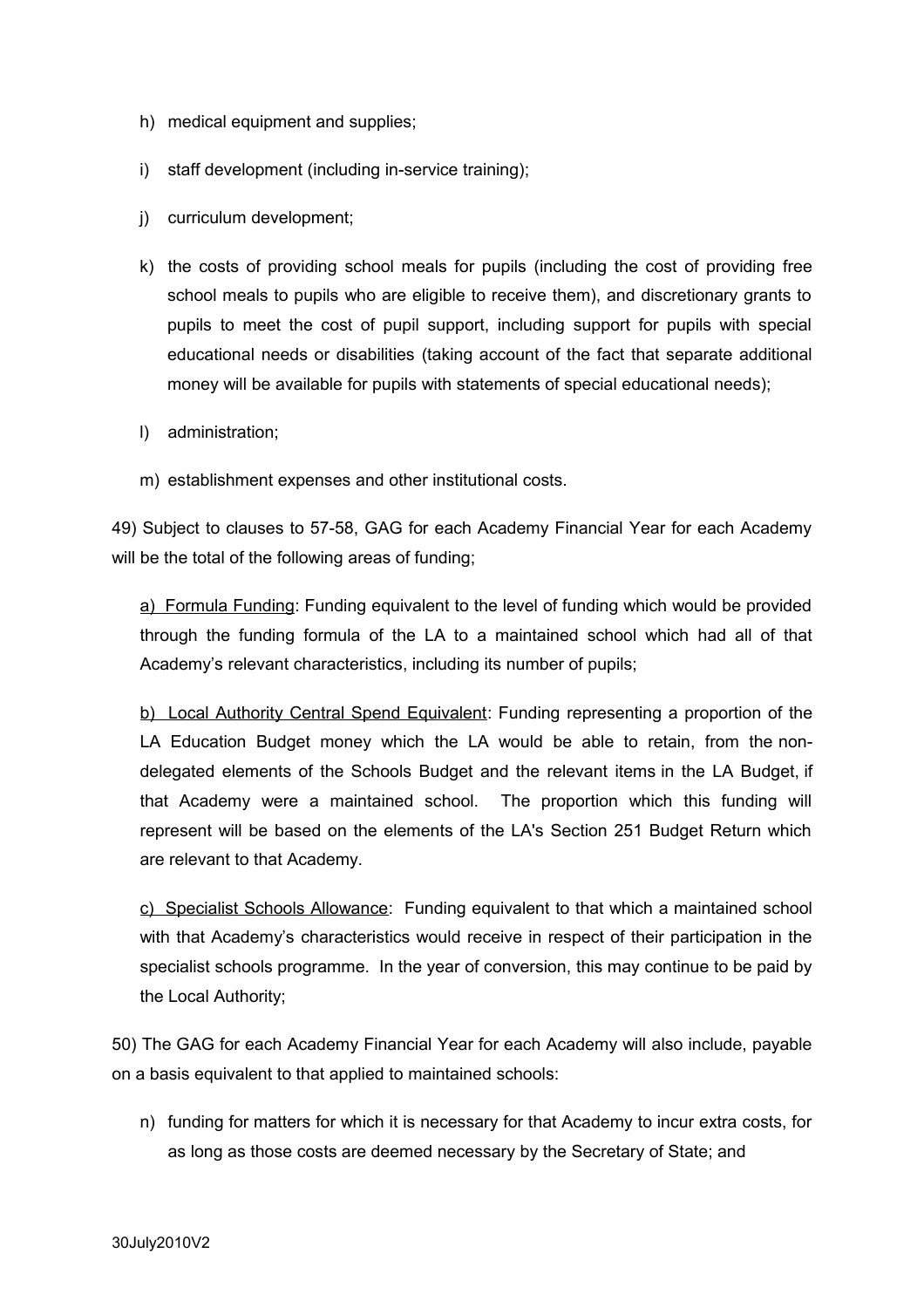o) payments in respect of further, specific grants made available to maintained schools, where the relevant Academy meets the requisite conditions and criteria necessary for a maintained school to receive these grants.

51) Subject to clause 52, the basis of the pupil number count for the purposes of determining GAG for an Academy Financial Year for an Academy will be in the first year of conversion, the same basis as that used by the Local Authority for determining the budget share of the predecessor maintained school as adjusted by numbers counted in any subsequent Schools Census, as determined by the Secretary of State. In subsequent years the basis of the pupil count will be as determined by the Secretary of State.

52) Once the conditions specified in clause 53 have been satisfied with respect to an Academy for the Academy Financial Year for which funding is being calculated, the basis of the pupil number count for the purpose of determining GAG for that Academy will be:

a) for the pupil number count for pupils in Year 11 and below, the Schools Census for the January preceding the Academy Financial Year in question; and

b) for the pupil number count for pupils in Year 12 and above, the formula which for the time being is in use for maintained schools for the calculation of pupil numbers for pupils in Year 12 and above for the purpose of calculating their level of funding.

53) For the purpose of clause 52, the conditions are:

- a) all planned Year-groups will be present at the Academy (that is, all the pupil cohorts relevant to the age-range of the Academy will have some pupils present); and
- b) the total number of pupils as measured in the Schools Census for the preceding January is 90% or more of the planned final size of the Academy, as specified in the Academy's Supplemental Agreement.
- c) The Secretary of State had determined that the basis shall be as provided for in Clause 52.

54) For any Academy Financial Year in which GAG for an Academy has been calculated in accordance with clause 51, no adjustment shall be made to the following Academy Financial Year's formula funding element of GAG for that Academy to recognise variation from the pupil count basis used.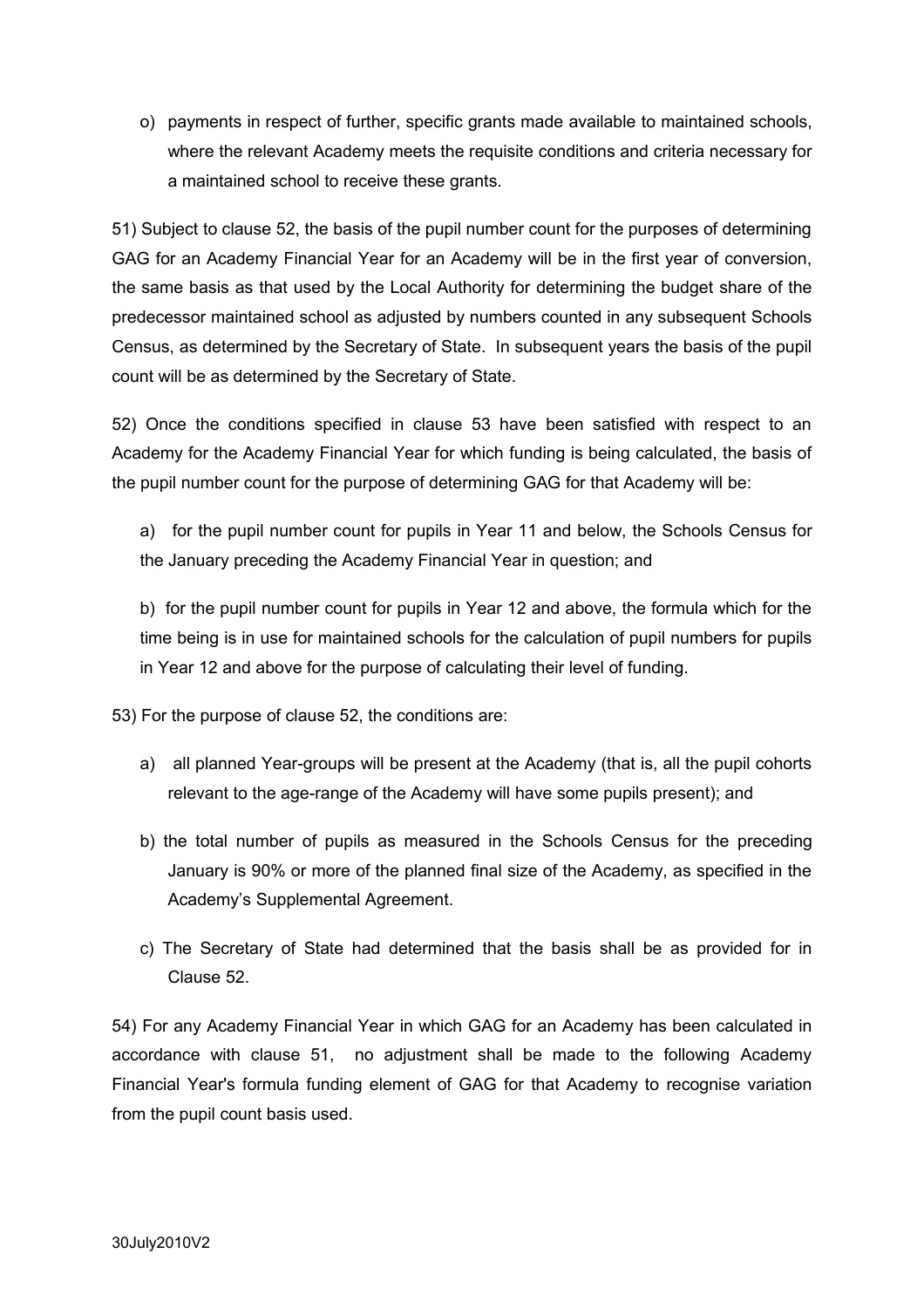55) For any Academy Financial Year in which GAG for an Academy is calculated in accordance with clause 52, no adjustment will be made to the formula funding element in the following Academy Financial Year's formula funding element of GAG unless the Company demonstrates to the satisfaction of the Secretary of State that there has been a significant impact on costs, such as an extra class. For any other element of GAG the Secretary of State may make adjustments to recognise a variation in pupil numbers from that used to calculate the element of grant in question; the basis of these will be set out in the annual letter of funding.

56) The Secretary of State recognises that:

- a) in relation to Academies which open with intakes representing only a proportion of the final planned size of the Academy, payments based simply upon the number of pupils present are unlikely to be sufficient to meet the Academy's needs in the Academy Financial Years before all age groups are present at their planned size (the "Start-up Period") because of a lack of economies of scale. The Secretary of State may pay an appropriately larger GAG in the Start-up Period than would be justified solely on the basis of the methods set out in clauses 49-55, in order to enable the Academy to operate effectively<sup>[5](#page-20-0)</sup>;
- b) in relation to Academies which open with pupils transferred from one or more maintained schools which have closed, additional GAG resources may be required to take account of transitional costs including any costs associated with supporting the integration of pupils from the closed schools and, where necessary, to offer a dual curriculum. If the Secretary of State has indicated that such additional GAG will be payable, the Company will make a bid for this addition to GAG based upon need and providing appropriate supporting evidence.

57) During the Start-up Period or during the period when year groups are present who have transferred from a predecessor school or schools, the Secretary of State will pay a further element of GAG additional to that calculated in accordance with the methods set out in clauses 49-55 to allow the relevant Academy to:

a) purchase a basic stock of teaching and learning materials (including library books, text books, software, stationery, science equipment and equipment for physical education) and other consumable materials;

<span id="page-20-0"></span> $5$  Note that a larger GAG for the Start-Up Period is not applicable to schools applying to convert further to the Academies Act 2010.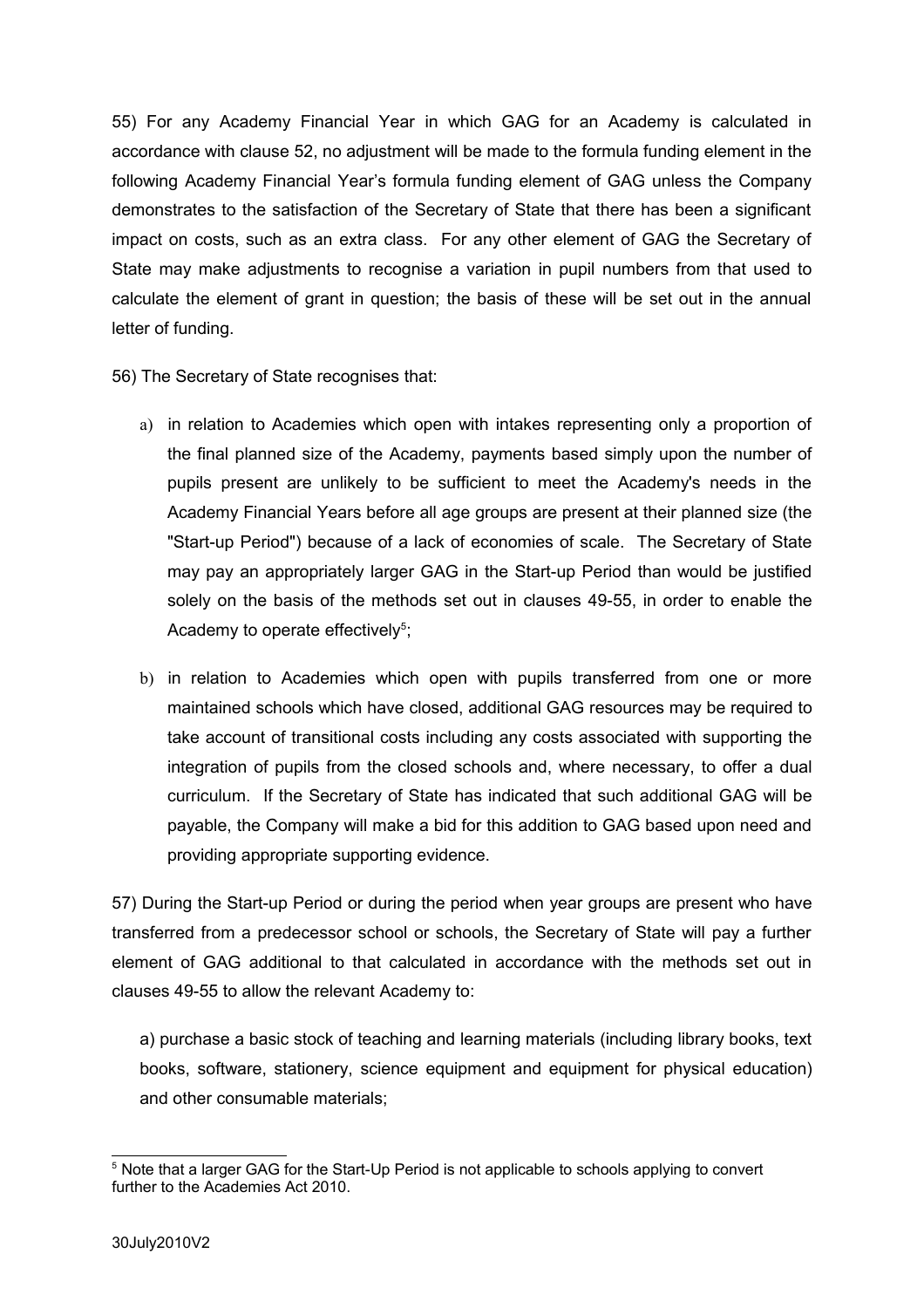b) meet the costs associated with the recruitment and induction of additional teaching and other staff.

After the Start-up Period these costs will be met through the ordinary GAG.

58) The Secretary of State recognises that if he serves notice of intention to terminate a Supplemental Agreement under that agreement the intake of new pupils during the notice period is likely to decline and that in such circumstances payments based simply upon the number of pupils attending the relevant Academy are unlikely to be sufficient to meet the Academy's needs during the notice period. The Secretary of State undertakes to pay a reasonable and appropriately larger GAG with respect to that Academy in the notice period than would be justified solely on the basis of the methods set out in clauses 49-55, in order to enable the Academy to operate effectively.

59) The Secretary of State also recognises that if this Agreement or a Supplemental Agreement is terminated for any reason by either party the number of pupils at the relevant Academy or Academies is likely to decline. In these circumstances both parties undertake to attempt to resolve issues arising from such termination in good faith and with the aim of protecting the interests and the education of the pupils at the Academy.

60) Subject to clause 79, GAG paid by the Secretary of State in respect of an Academy shall only be spent by the Company towards the normal running costs of that Academy.

#### **Earmarked Annual Grant**

61) Earmarked Annual Grant ("EAG") shall be paid by the Secretary of State to the Company in respect of either recurrent or Capital Expenditure for such specific purposes as may from time to time be agreed between the Secretary of State and the Company and as described in the relevant funding letter. The Company shall only spend EAG in accordance with the scope, terms and conditions of the grant set out in the relevant funding letter.

62) Where the Company is seeking a specific EAG in relation to any Academy Financial Year, it shall submit a letter outlining its proposals and the reasons for its request to Academies Division, Sanctuary Buildings, Great Smith Street, London SW1P 3BT.

#### **Arrangements for Payment of GAG and EAG**

63) The Secretary of State shall notify the Company at a date preceding the start of each Academy Financial Year of the GAG and EAG figures in respect of each Academy which, subject to Parliamentary approval, the Secretary of State plans for that Academy Financial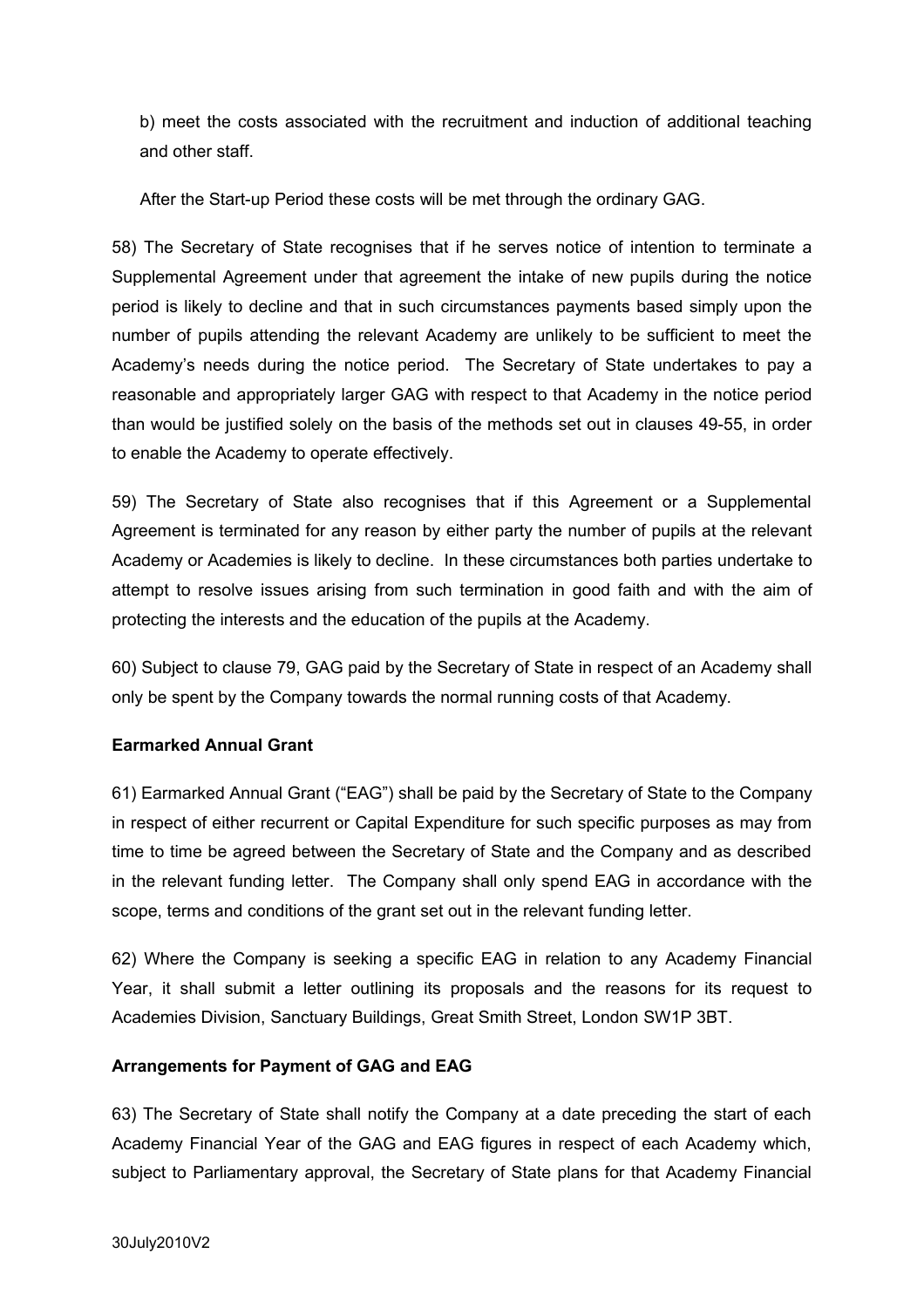Year and of the assumptions and figures on which these are based.

64) If GAG or EAG is calculated incorrectly due to a mistake of the Secretary of State then:

- a) if this leads to an underpayment of GAG, the Secretary of State will correct the underpayment in subsequent Academy Financial Years;
- b) if this leads to an overpayment of GAG, the Secretary of State reserves the right to recover any overpaid grant in subsequent Academy Financial Years, as appropriate, having considered all the relevant circumstances and taking into account any representations from the Company.

65) If GAG or EAG is calculated incorrectly because the Company provides incorrect information to the Secretary of State then;

a) if this leads to an underpayment of GAG, the Secretary of State may correct the underpayment in subsequent Academy Financial Years;

b) If this leads to an overpayment of GAG, the Secretary of State reserves the right to recover any overpaid grant in subsequent Academy Financial Years, as appropriate, having considered all the relevant circumstances and taking into account any representations from the Company.

66) The amounts of GAG for an Academy Financial Year will be determined annually by the Secretary of State. The amount of GAG for each Academy for the initial Academy Financial Year will be notified to the Company in a funding letter at a date preceding that year. For subsequent years the amount of GAG will be notified to the Company in a funding letter not later than 1 April preceding that Academy Financial Year (the "Annual Letter of Funding"). The Annual Letter of Funding will not include the amount that the Company will receive in respect of grants for which information to enable timely calculation is not available or is incomplete, such grants will be notified as soon as practicable later in the year. Amounts of EAG will be notified to the Company wherever possible in the Annual Letter of Funding or as soon as practicable thereafter.

67) For the purposes of this Agreement, an Academy Financial Year shall be deemed to run from September to August, in order to align it to the school academic year. The Secretary of State undertakes to pay GAG in monthly instalments on or before the twenty fifth day of each month, each such instalment to fund the salaries and other payroll costs for the relevant month of all monthly paid employees and all other costs payable during the next following month. The detailed arrangements for payment will be set out in the Annual Letter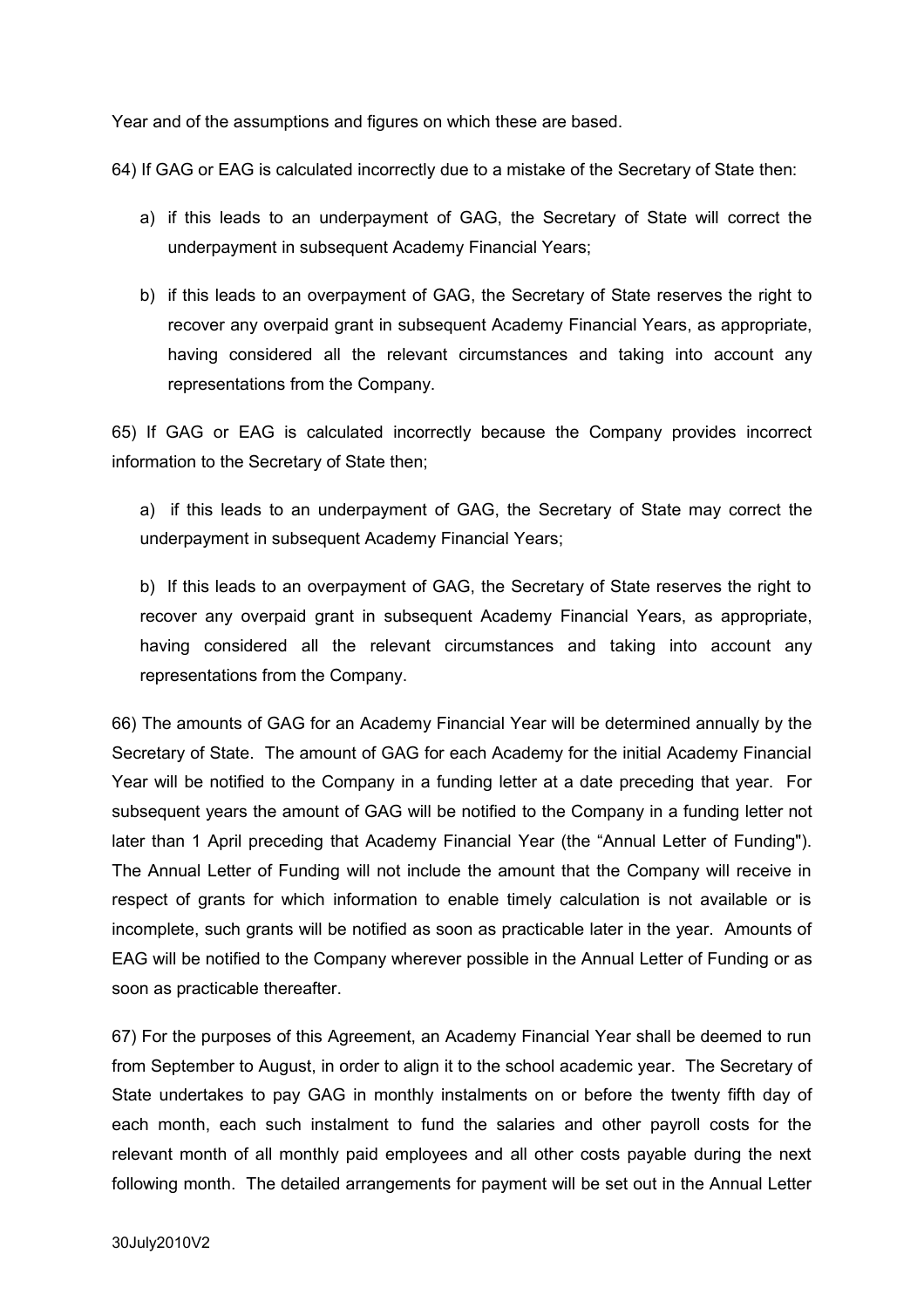of Funding.

#### **Other relevant funding**

#### 68) NOT USED.

69) The Secretary of State may meet costs incurred by the Company in connection with the transfer of employees from any predecessor school under the Transfer of Undertakings (Protection of Employment) Regulations 2006. Payment of grant in respect of such costs is to be agreed between the parties on a case by case basis and the Company shall not budget on the basis that it will receive any grant in respect of such costs unless it is specifically notified that such grant will be paid.

70) The Company may also receive funding from an LA in respect of the provision detailed in statements of SEN for pupils attending an Academies in accordance with the provisions of Section 483A of the Education Act 1996 and regulations made under that section. The Company shall ensure that all provision detailed in statements of SEN is provided for such pupils.

71) The Company may also receive grant funding for each Academy from the relevant LA's Standards Fund. The extent of any grant funding received by the Academy Trust from the Local Authority may be equivalent to that which a Local Authority would pay to a maintained school using grant monies paid to it by the Secretary of State. Grants paid to the Company from the Standards Fund are not paid under this Agreement.

#### **FINANCIAL AND ACCOUNTING REQUIREMENTS**

#### **General**

72) The Company shall appoint an Accounting Officer and shall notify the Secretary of State of that appointment.

73) In relation to the use of grant paid to the Company by the Secretary of State, the Company shall abide by the requirements of and have regard to the guidance in the Academies Financial Handbook published by the DfE and amended from time to time and as modified to take account of the fact that the Company manages more than one Academy, which sets out in detail provisions for the financial management of each Academy including guidance on financial systems and controls and accounting and reporting requirements, in so far as these are not inconsistent with any accounting and reporting requirements and guidance that it may be subject to by virtue of its being a charity.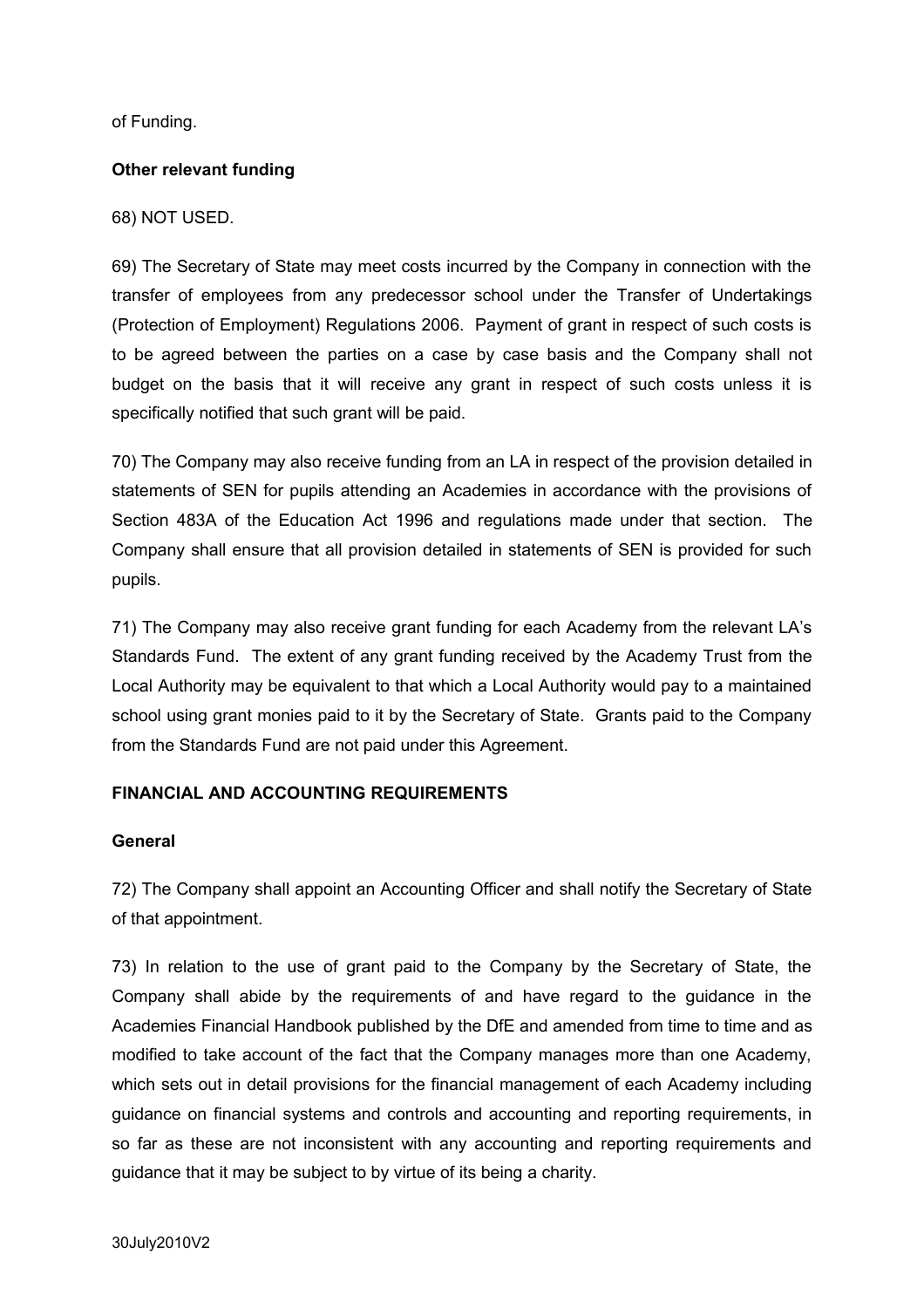74) The formal budget plan must be approved each Academy Financial Year by the Directors of the Company.

75) Any payment of grant by the Secretary of State in respect of each Academy is subject to his being satisfied as to the fulfilment by the Company of the following conditions:

- a) in its conduct and operation it shall apply financial and other controls which conform to the requirements both of propriety and of good financial management;
- b) arrangements have been made to maintain proper accounting records and that statements of income and expenditure and balance sheets may be produced in such form and frequency as the Secretary of State may from time to time reasonably direct;
- c) in addition to the obligation to fulfil the statutory requirements referred to in subclause f) below, the Company shall prepare its financial statements, Directors' report, Annual Accounts and its Annual Return in accordance with the Statement of Recommended Practice as if the Company was a non-exempt Charity and/or in such form or manner as the Secretary of State may reasonably direct and shall file these with the Secretary of State and the Principal Regulator by 31 December each Academy Financial Year;
- d) a statement of the accounting policies used should be sent to the Secretary of State with the financial statements and should carry an audit report stating that, in the opinion of the auditors, the statements show a true and fair view of the Company's affairs and that the grants were used for the purposes intended;
- e) the Company shall ensure that its accounts are audited annually by independent auditors appointed under arrangements approved by the Secretary of State;
- f) the Company prepares and files with the Companies Registry such annual accounts as are required by the Companies Act 2006;
- g) the Company shall publish on its website its Annual Accounts, Annual Report, Memorandum and Articles of Association, Funding Agreement and a list of the names of the Directors of the Company;
- h) the Company insures or procures insurance by another person of its assets in accordance with normal commercial practice or under the terms of any subsisting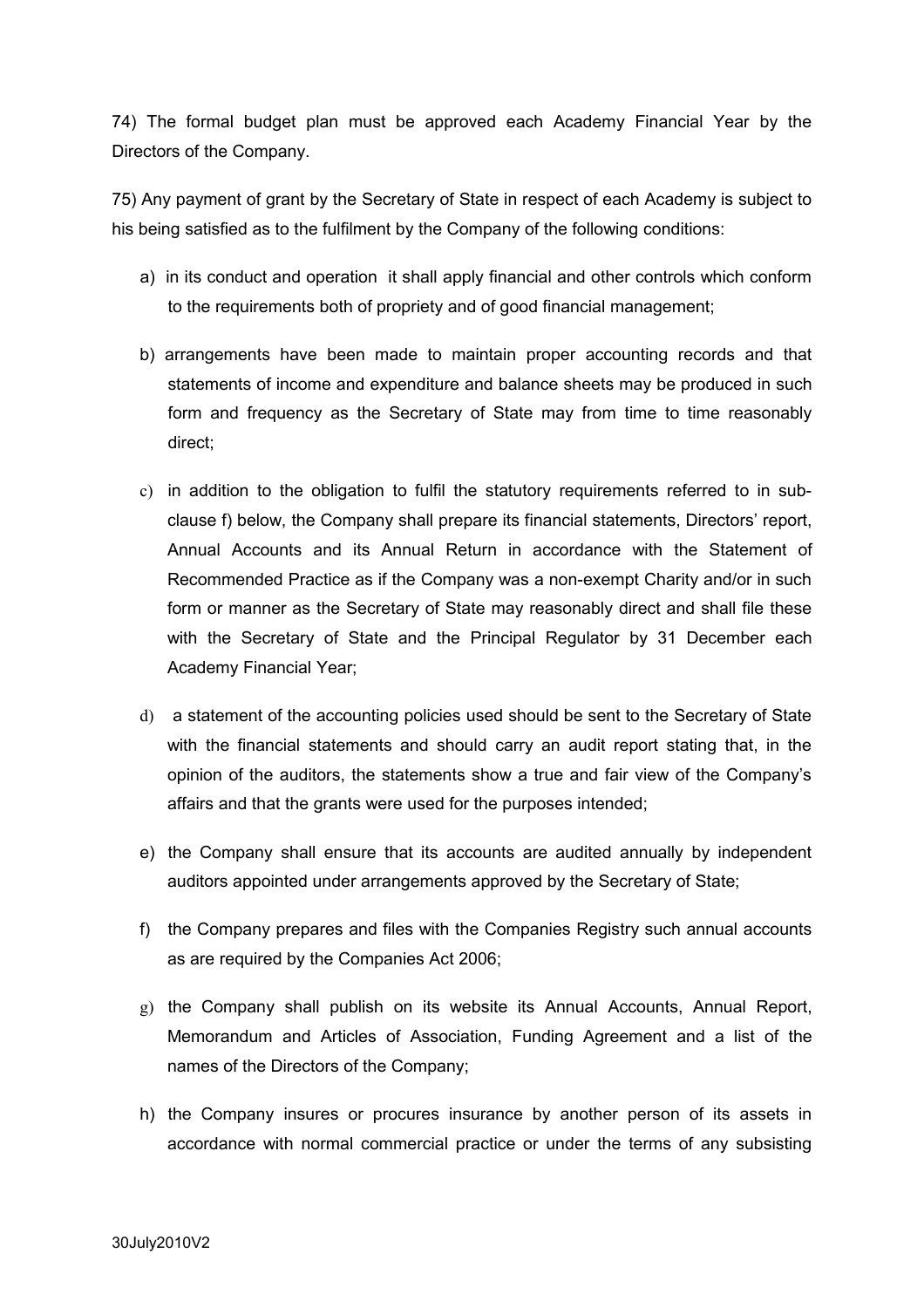leases in respect of the leasehold interest of the site upon which each Academy is situated;

76) In addition, and at his expense, the Secretary of State may instruct auditors to report to him on the adequacy and effectiveness of the accounting systems and internal controls maintained by the Company to standards determined by the Secretary of State and to make recommendations for improving the financial management of the Company.

77) The books of accounts and all relevant records, files and reports of the Company including those relating to financial controls, shall be open at all reasonable times to officials of the DfE and the National Audit Office and to contractors retained by the DfE or the National Audit Office for inspection or the carrying out of value for money studies; and the Company shall secure that those officials and contractors are given reasonable assistance with their enquiries. For the purposes of this clause 'relevant' means in any way relevant to the provision and use of grants provided by the Secretary of State under this Agreement.

78) The Company shall submit indicative budgets relating to each Academy to the Secretary of State by not later than 15 February before the start of each Academy Financial Year. Such budgets shall set out clearly the prospective income and expenditure of the relevant Academy and shall differentiate, and give adequate details of:

- a) a statement of expected income for that Academy Financial Year including cash donations and gifts in kind from sources other than GAG, EAG and grants from the Secretary of State towards capital and revenue expenditure, distinguishing between income from public funds including the national lottery and income from other sources. Income from cash donations and gifts in kind from sources other than GAG, EAG and grants from the Secretary of State towards capital expenditure will not be taken into account by the Secretary of State in the calculation of GAG;
- b) a statement of proposed recurrent expenditure for that Academy Financial Year;
- c) a statement of proposed capital expenditure for that Academy Financial Year.

79) At the beginning of any Academy Financial Year the Company may hold unspent GAG for any Academy from previous Academy Financial Years amounting to 12% of the total GAG payable for the Academy in the Academy Financial Year just ended or such higher amount as may from time to time be agreed. This carried forward amount may be used as follows: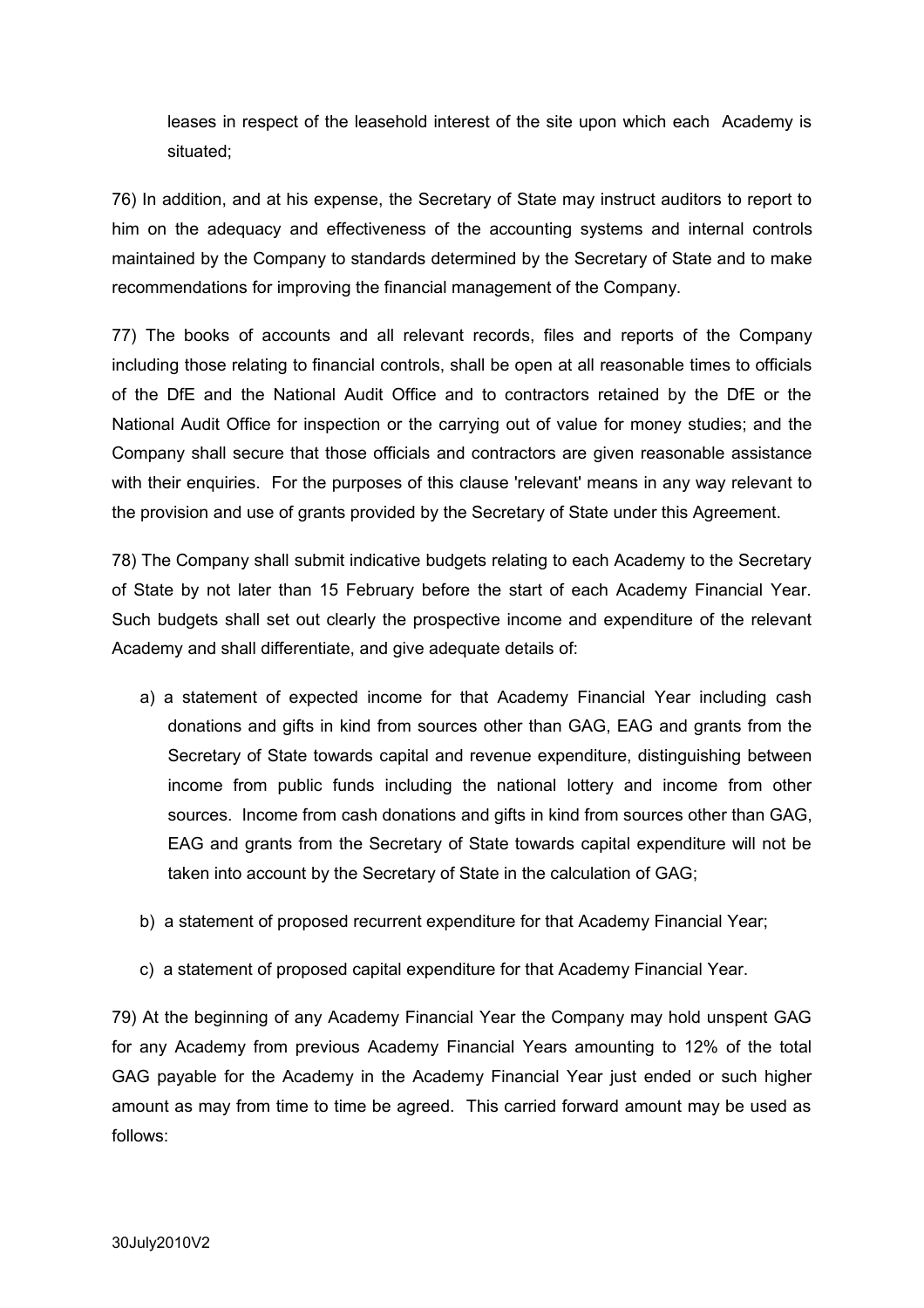- a) equivalent to 2% of the total GAG payable in the Academy Financial Year just ended may be used by the Company for any of the purposes for which GAG is paid, whether for the purposes of the relevant Academy or for the purposes of any other Academy;
- b) equivalent to 12% of the total GAG payable in the Academy Financial Year just ended, or such higher figure as may from time to time be agreed, minus any amount used under sub-clause (a) above, may be used on the upkeep and improvement of premises, including the costs of equipment and routine repairs and maintenance of the relevant Academy, and on capital expenditure relating to the relevant Academy.

80) Notwithstanding clause 79, any additional grant provided over and above that set out in clauses 49-55 and made in accordance with clauses 56-58 may be carried forward without limitation or deduction until the Start-up Period or the circumstances set out in clause 58 come to an end.

81) Any savings of GAG not allowed to be carried forward under clauses 79-80 will be taken into account in the payment of subsequent grant.

82) The Company may also accumulate funds from private sources or public sources other than grants from the Secretary of State for application to the benefit of an Academy as it sees fit. Any surplus arising from private sources or public sources other than grants from the Secretary of State shall be separately identified in the Company's balance sheet.

83) The Company shall not, in relation to assets or property funded (whether in whole or in part) by the Secretary of State, without the prior written consent of the Secretary of State which shall not be unreasonably withheld or delayed:

- a) except such as are given in normal contractual relations, give any guarantees, indemnities or letters of comfort;
- b) write off any debts or liabilities owed to it above a value to be set out in the annual letter of funding, nor offer to make any ex gratia payments;
- c) make any sale or purchase of freehold property; or
- d) grant or take up any leasehold or tenancy agreement for a term exceeding three years.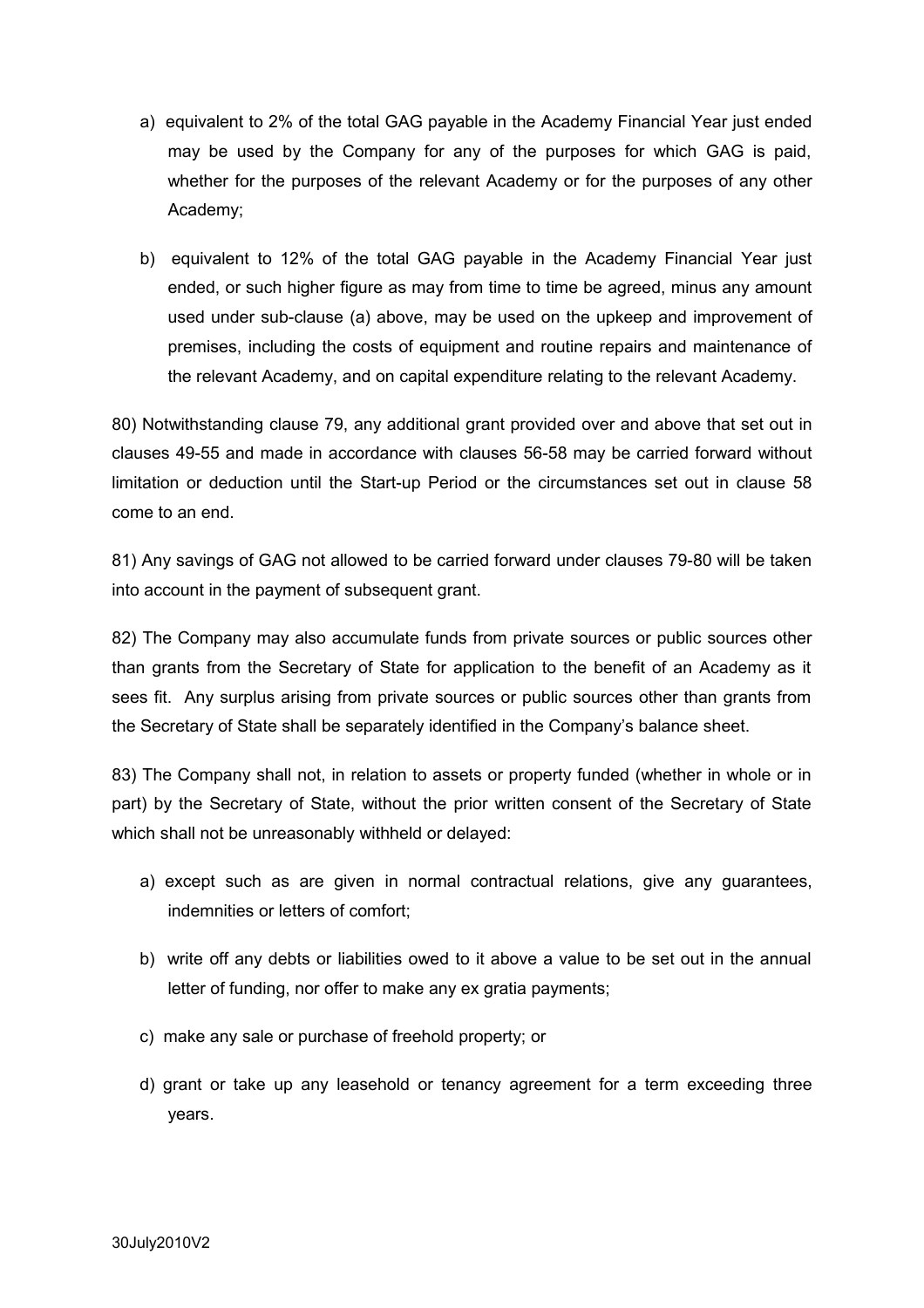84) The Company shall provide 30 days notice to the Secretary of State, whether or not the circumstances require the Secretary of State's consent, of its intention to:

- a) give any quarantees, indemnities or letters of comfort;
- b) write off any debts owed to it or offer to make any ex gratia payments;
- c) make any sale or purchase of freehold property; or
- d) grant or take up any leasehold or tenancy agreement for a term exceeding three years.

85) Each discovered loss of an amount exceeding the amount set out in the annual letter of funding, and arising from suspected theft or fraud, shall be reported by the Company to the Secretary of State at the earliest opportunity.

86) It is the responsibility of the Company to ensure that each Academy balances its budget from Academy Financial Year to Academy Financial Year. For the avoidance of doubt, this does not prevent the Company from:

- a) carrying a surplus from one Academy Financial Year to the next; or
- b) carrying forward from a previous Academy Financial Year or Academy Financial Years a sufficient surplus or sufficient cumulative surpluses on grants from the Secretary of State to meet an in-year deficit on such grants in a subsequent financial year; or
- c) incurring an in-year deficit on funds from sources other than grants from the Secretary of State in any Academy Financial Year, provided it does not affect the Company's responsibility to ensure that the Company balances its overall budget from Academy Financial Year to Academy Financial Year.

## **Borrowing Powers**

87) The Company shall not borrow against or so as to put at risk property or assets funded (whether in whole or in part) by the Secretary of State without specific approval of the Secretary of State, such approval may only be granted in limited circumstances. The Company shall not operate an overdraft except to cover irregularities in cash flow. Such an overdraft, and the maximum amount to be borrowed, shall require approval by the Company in General Meeting and in writing by the Secretary of State, and shall be subject to any conditions which the Secretary of State may reasonably impose.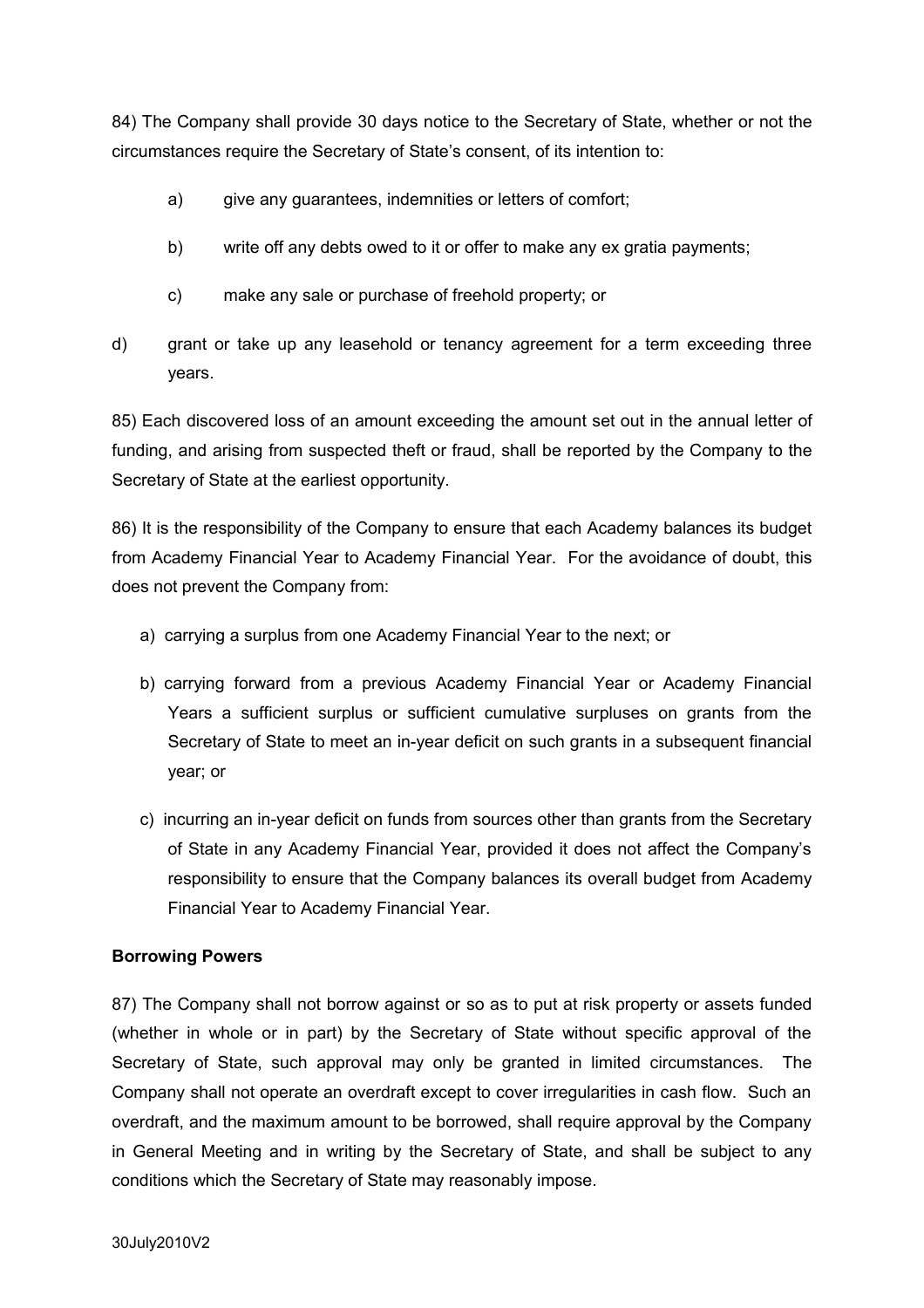88) The Company shall provide 30 days notice to the Secretary of State of its intention to borrow, whether or not such borrowing requires the Secretary of State's approval under clause 87 above.

#### **Disposal of Assets**

89) Where the Company acquires assets for a nil consideration or at an under value it shall be treated for the purpose of this Agreement as having incurred expenditure equal to the market value of those assets at the time that they were acquired. This provision shall not apply to assets transferred to the Company at nil or nominal consideration and which were previously used for the purposes of an Academy and/or were transferred from an LA, the value of which assets shall be disregarded.

90) The sale or disposal by other means, or reinvestment of proceeds from the disposal, of a capital asset by the Company shall require the consent of the Secretary of State, such consent not to be unreasonably withheld or delayed, where:

- a) the Secretary of State paid capital grant in excess of £20,000 for the asset; or
- b) the asset was transferred to the Company from an LA for no or nominal consideration.

91) Furthermore, reinvestment of a percentage of the proceeds of disposal of a capital asset paid for with a capital grant from the Secretary of State shall require the Secretary of State's consent in the circumstances set out above and reinvestment exceeding £1,000,000 or with other special features will be subject to Parliamentary approval. The percentage of the proceeds for which consent is needed is the percentage of the initial price of the asset which was paid by capital grant from the Secretary of State.

92) This clause applies in the event, during the lifetime of this Agreement, of the disposal of a capital asset for which capital grant of any amount was paid by the Secretary of State, where the asset was acquired by the Company. In this event, the Company shall repay to the Secretary of State the same proportion of the proceeds of the disposal as equates with the proportion of the original cost met by the Secretary of State, unless the Secretary of State agrees to some or all of the proceeds being retained by the Company for its charitable purposes.

93) This clause applies in the event, during the lifetime of this Agreement, that the Secretary of State consents to the disposal of an asset which was transferred to the Company from an LA for no or nominal consideration. In this event the Secretary of State may give consent on the basis that all or part of the proceeds of the disposal should be made over to the LA from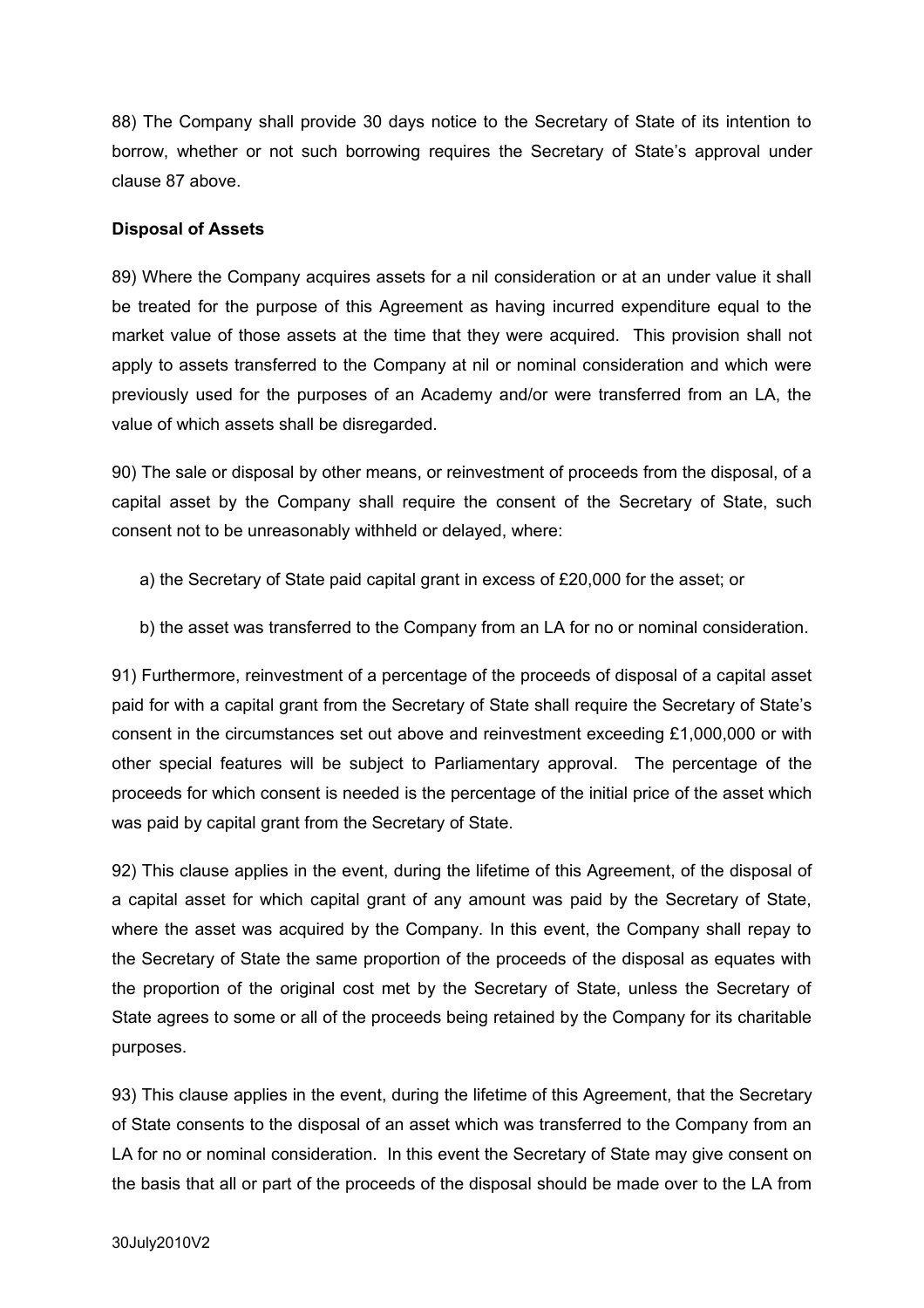which the asset was transferred, taking into account the amount of the proceeds to be reinvested by the Company. The Secretary of State will have regard to any representations from the Company and the LA from which the asset was transferred before giving consent under this clause.

94) Except with the consent of the Secretary of State, the Company shall not dispose of assets funded (whether in whole or in part) by the Secretary of State for a consideration less than the best price that can reasonably be obtained, such consent not to be unreasonably withheld or delayed.

95) The Company shall provide 30 days notice to the Secretary of State of its intention to dispose of assets for a consideration less than the best price that can reasonably be obtained, whether or not such disposal requires the Secretary of State's consent under clause 94 above.

#### **TERMINATION**

96) This Agreement shall commence on the date hereof and continue until terminated in accordance with clause 97 or until all Supplemental Agreements have terminated.

97) The Secretary of State may at any time by notice in writing terminate this Agreement and each of the Supplemental Agreements forthwith on the occurrence of any of the following events:-

a) the Company calls a meeting of its creditors (whether formal or informal) or enters into any composition or arrangement (whether formal or informal) with its creditors; or

b) the Company proposes a voluntary arrangement within Section 1 of the Insolvency Act 1986 (as amended); or

c) the Company is unable to pay its debts within the meaning of Section 123 of the Insolvency Act 1986 provided that, for the purposes of this Clause, Section 123 (1)(a) of the Insolvency Act 1986 shall have effect as if the amount of £10,000 was substituted for £750. The Company shall not be deemed unable to pay its debts for the purposes of this clause if any such demand as is mentioned in the said Section is being contested in good faith by the Company; or

d) the Company has a receiver and manager (with the exception of Receivers and Managers or Interim Managers appointed by the Charity Commission under the Charities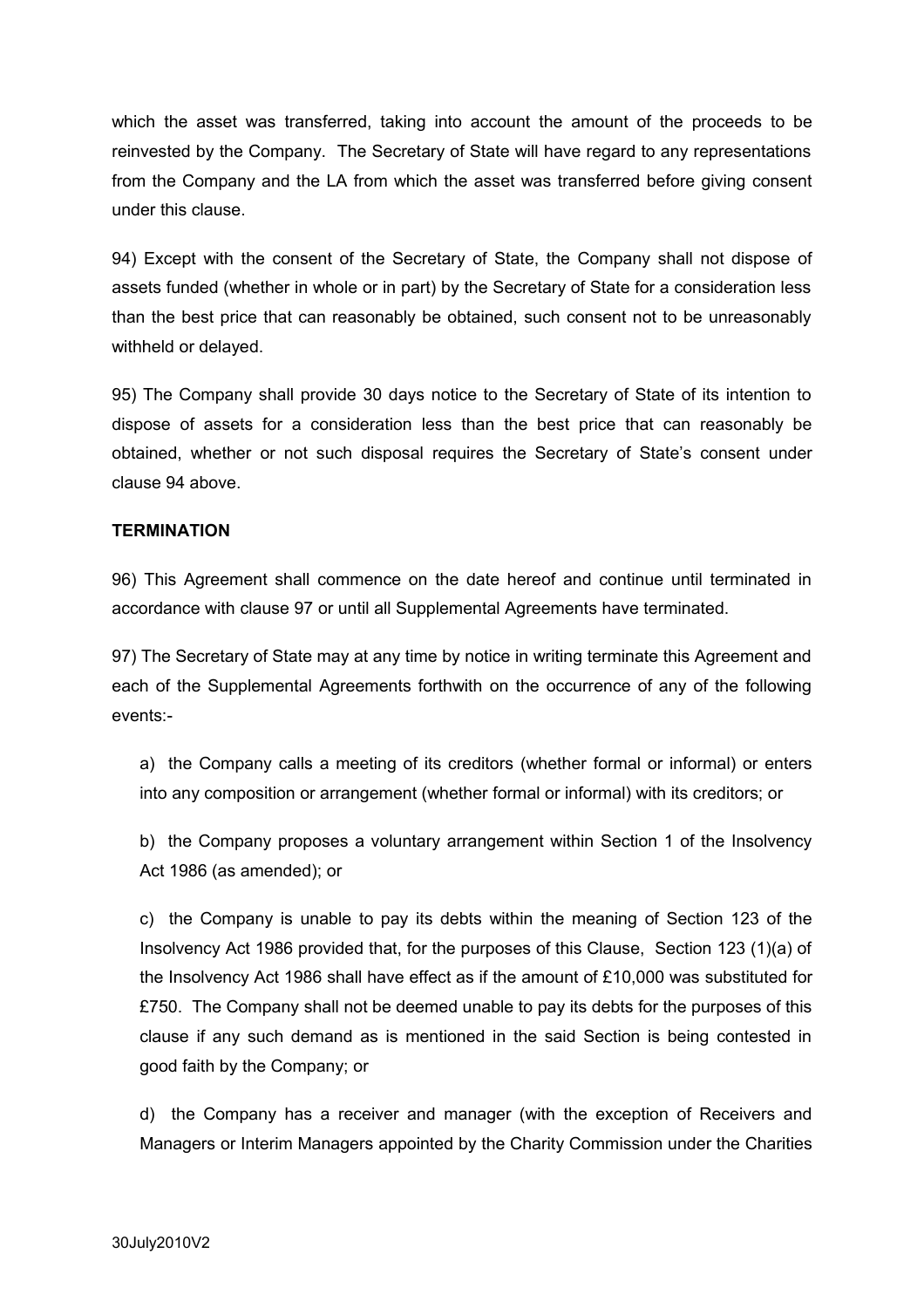Act 1993 or any subsequent re-enactment of that Act), administrator or administrative receiver appointed over all or any part of its undertakings, assets or income; or

e) any distraint, execution or other process is levied or enforced on any of the Company's property and is not paid out, withdrawn or discharged within fifteen Business Days; or

f) the Company has passed a resolution for its winding up; or

g) an order is made for the winding up or administration of the Company.

The Company shall notify the Secretary of State as soon as possible after receiving any petition which may result in an order for the winding up or administration of the Company and shall provide an explanation to the Secretary of State of the circumstances giving rise to the service of such a petition.

98) If, following the exercise of the Secretary of State's powers to appoint Additional Directors or Further Directors, pursuant to the Articles of Association the Members pass an ordinary or special resolution to remove one or more of those Additional or Further Directors appointed by the Secretary of State, the Secretary of State may give the Company 12 months, or such lesser period as he considers appropriate in the circumstances, written notice to terminate this Agreement or, as the Secretary of State may in his absolute discretion decide any of the Supplemental Funding Agreement's.

99) The Secretary of State's right to terminate this Agreement under clause 98 shall cease if he removes any of the Additional Directors or Further Directors which he has appointed pursuant to the Articles of Association.

#### **Effect of Termination**

100) In the event of the termination of this Agreement however occurring the Secretary of State shall procure that his nominee (if any) shall resign as a member of the Company and shall co-operate in making any associated amendments to the Articles of Association.

## **GENERAL**

## **Information**

101) Without prejudice to any other provision of this Agreement, the Secretary of State acting reasonably may from time to time call for information on, inter alia, any Academy's: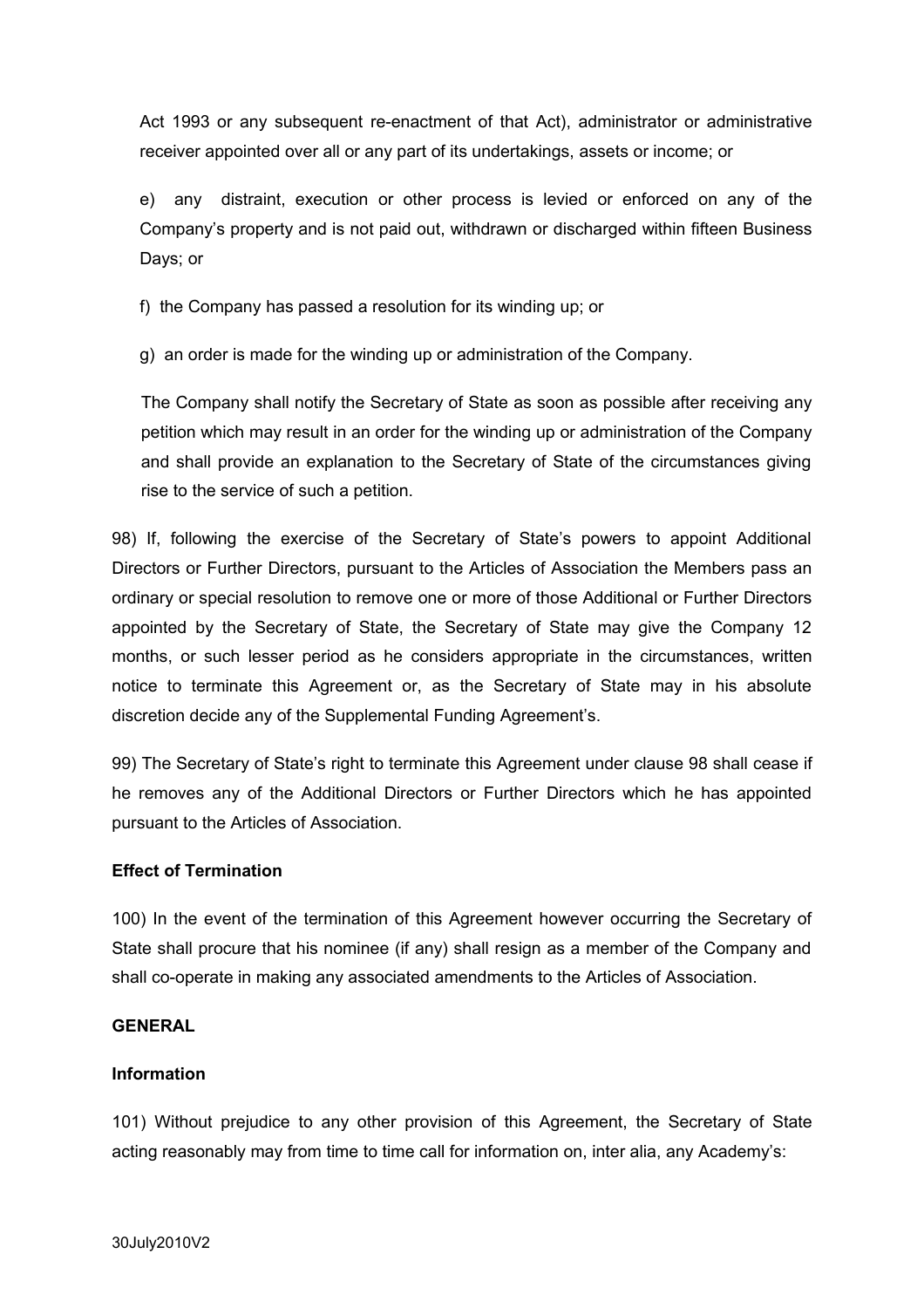a) curriculum;

b) arrangements for the assessment of pupils;

c) teaching staff including numbers, qualifications, experience, salaries, and teaching loads;

d) class sizes;

e) outreach work with other schools and the local community;

f) operation of the admission criteria and over subscription arrangements for the Academy including numbers of applications for places and the number and characteristics of pupils accepted for admission;

- g) numbers of pupils excluded (including permanent and fixed term exclusions);
- h) levels of authorised and unauthorised attendance;
- i) charging and remissions policies and the operation of those policies;
- j) organisation, operation and building management;
- k) financial controls; and
- l) membership and proceedings of the Company and the Local Governing Body.

102) The Company shall make such information available to the Secretary of State, in such form and manner and at such times as may reasonably be required. The Secretary of State shall provide the Company with such information as it may reasonably require of him for the running of an Academy.

#### **Access by the Secretary of State's Officers**

103) The Company shall allow access to the premises of any Academy at any reasonable time to DfE officials. All records, files and reports relating to the running of the Company and each Academy shall be available to them at any reasonable time. The Company shall provide the Secretary of State in advance with papers relating to each Academy prepared for meetings of the Local Governing Body, of the Company's directors and of the members of the Company. Two DfE officials shall be entitled to attend and to speak at all such meetings, but shall withdraw from any discussion of an Academy's or the Company's relationship with the Secretary of State or any discussion of bids for funding to the Secretary of State. The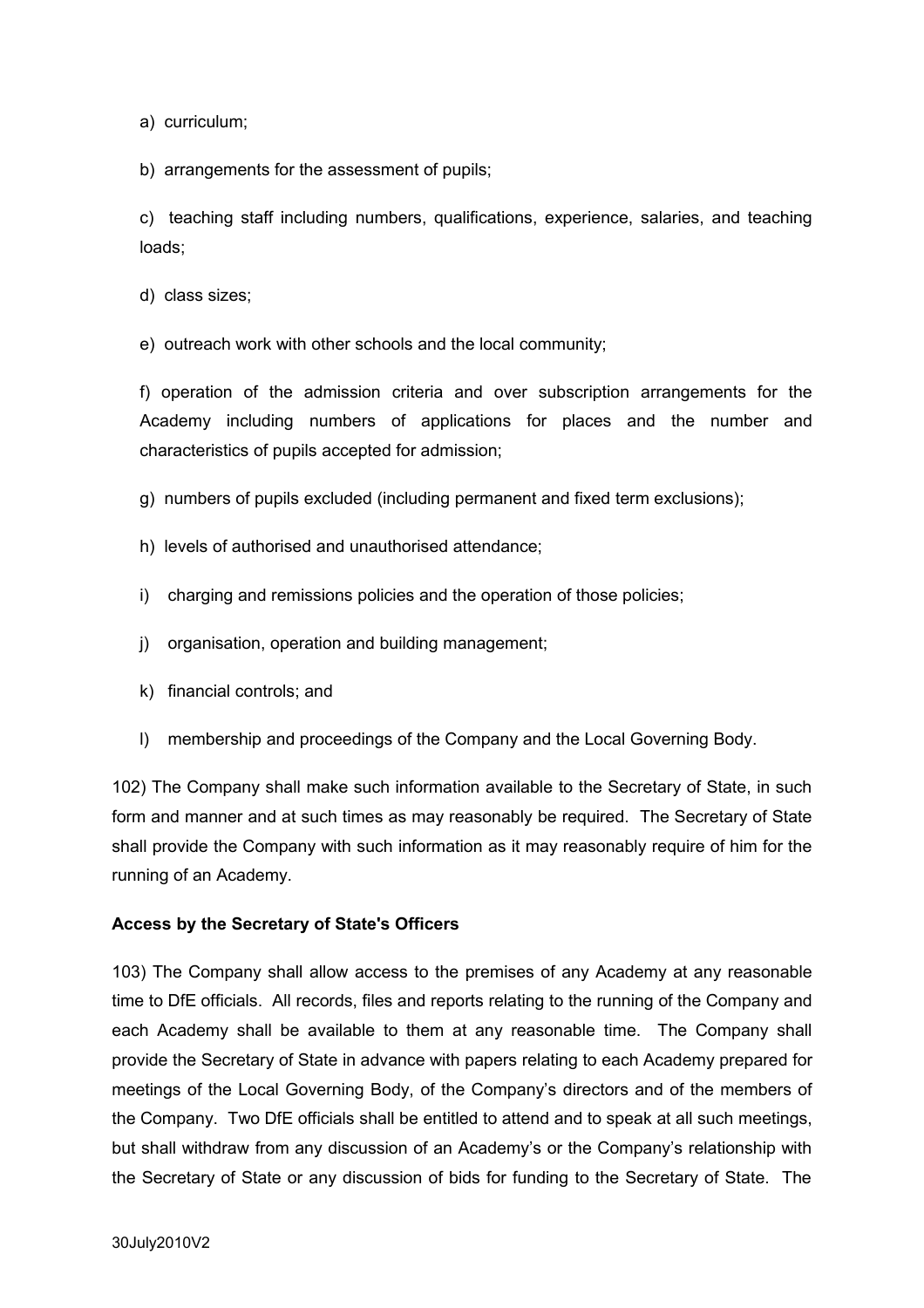Company shall take any steps which are required to secure its compliance with the obligations imposed by this clause of this Agreement.

104) The Company shall ensure that:

a) the agenda for every meeting of the relevant Local Governing Body and the Company's directors;

b) the draft minutes of every such meeting, if they have been approved by the person acting as chairman of that meeting;

c) the signed minutes of every such meeting; and

d) any report, document or other paper considered at any such meeting,

are made available for inspection by any interested party at the relevant Academy and, as soon as is reasonably practicable, sent to the Secretary of State.

105) There may be excluded from any item required to be made available for inspection by any interested party and to be sent to the Secretary of State by virtue of clause 104, any material relating to:

a) a named teacher or other person employed, or proposed to be employed, at any Academy;

b) a named pupil at, or candidate for admission to, any Academy; and

c) any matter which, by reason of its nature, the Company is satisfied should remain confidential.

#### **Notices**

106) Any notice or other communication concerning this Agreement or a Supplemental Agreement shall be sent, in the case of a notice or communication from the Secretary of State to the Company at its registered office or such other addressee/address as may be notified in writing from time to time by the Company and, in the case of a notice or communication from the Company to the Secretary of State to Head of Academies Division, Department for Education, Sanctuary Buildings, Great Smith Street, London SW1P 3BT; or such other address as may be notified from time to time by the Secretary of State and where any such notice or communication is sent by post, unless the contrary is proved, it shall be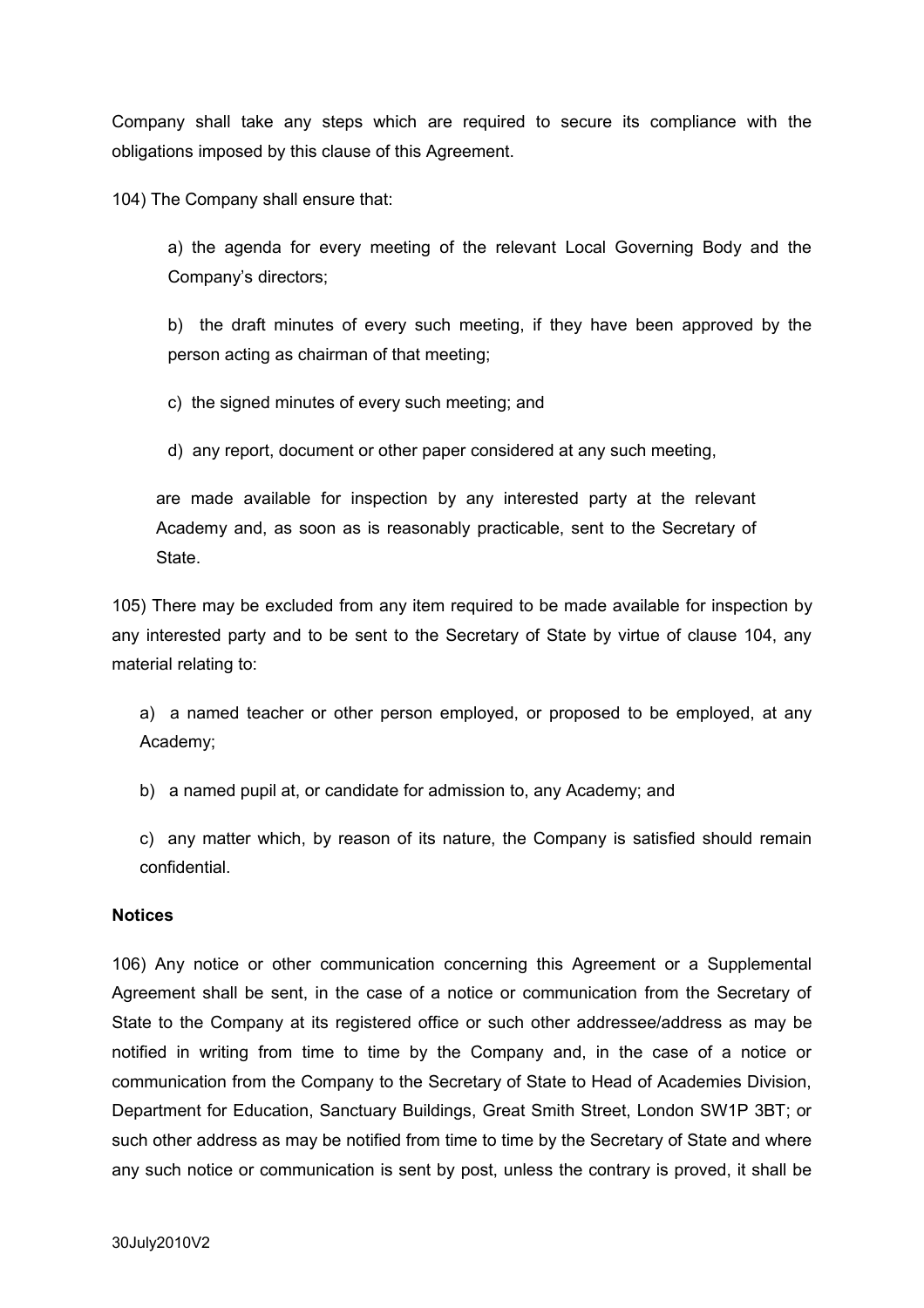deemed, subject to satisfactory proof of posting, to be effected at the time at which the letter would be received in the ordinary course of post.

107) The service by the Secretary of State of a notice of termination of a Supplemental Agreement shall not prejudice the ability of the Company (if it wishes to do so) during the notice period to admit pupils to the relevant Academy in accordance with the provisions of this Agreement and the relevant Supplemental Agreement and to receive GAG and EAG in respect of them.

## **Appointment of Additional or Further Directors by the Secretary of State**

108) The Secretary of State undertakes to the Company not to exercise the powers under the Articles to appoint Additional Directors or Further Directors in the following circumstances:-

a) if the matters giving rise to the appointment of the Additional or Further Directors relate, in the reasonable opinion of the Secretary of State, to the affairs of only one Academy; and

b) if the Company has delegated, and continues to delegate, to a Local Governing Body of such Academy all decisions and powers that the Secretary of State reasonably considers are necessary to enable such Local Governing Body to address the matters that gave rise to the appointment of the Additional or Further Directors and to ensure that the relevant Local Governing Body is capable of properly conducting the affairs of the relevant Academy on the Company's behalf.; and

c) if the Company replaces such members of the Local Governing Body and/or appoints additional members of that Local Governing Body as, in either case, the Secretary of State may by notice in writing to the Company specify; and

d) provided that such delegation is not subsequently revoked or, without the prior written consent of the Secretary of State, varied in any material respect.

#### **General**

109) The Secretary of State and the Company recognise the difficulties in catering in this Agreement and the Supplemental Agreements for all the circumstances which may arise in relation to the Academies and undertake in good faith to conduct such consultations as may from time to time be desirable in order to promote the interests of the Academies throughout the currency of this Agreement.